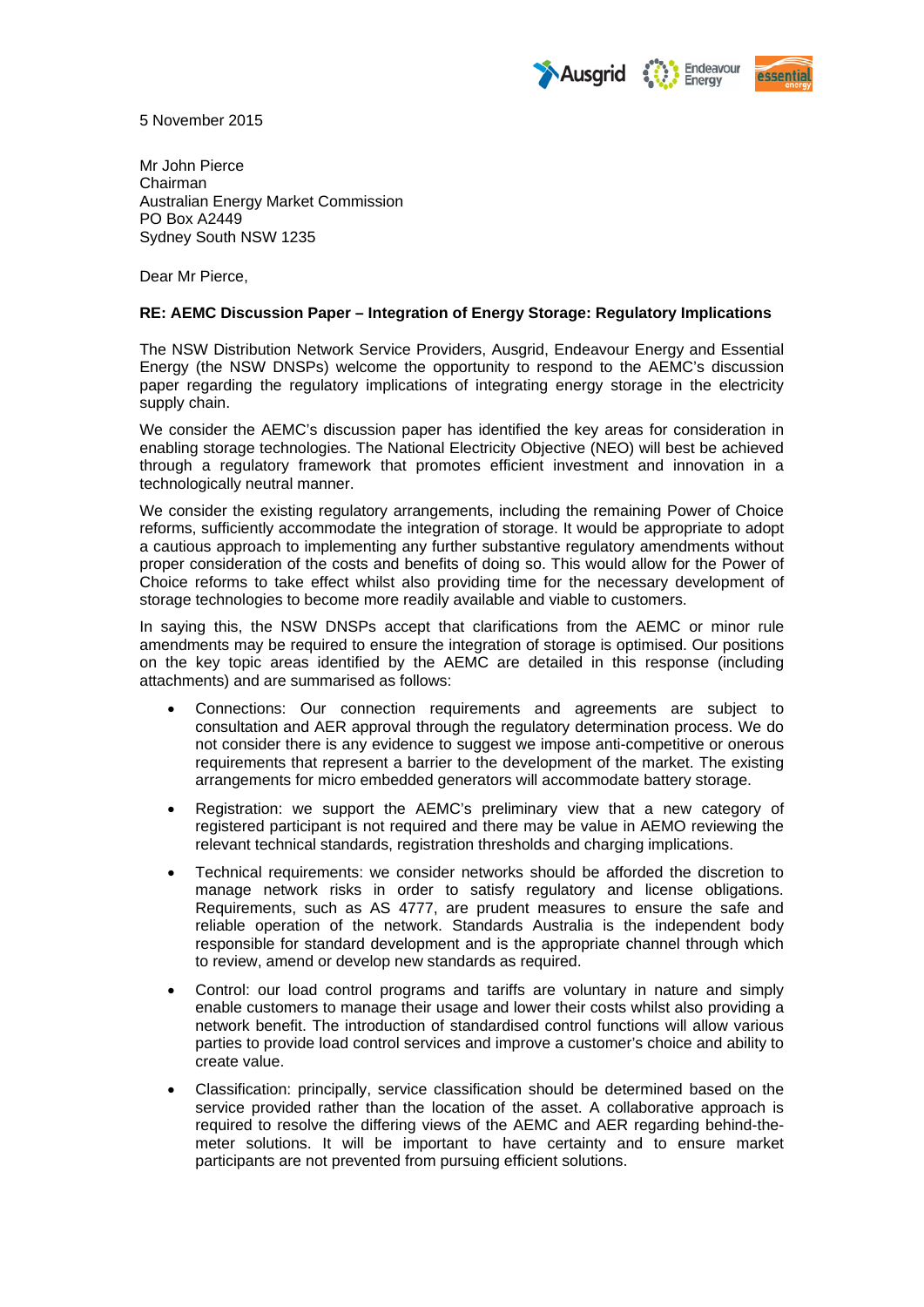

 Ownership: the extent of any ring-fencing arrangements should be assessed in the context of the existing regulatory framework, including cost allocation, the shared asset guideline and service classification which promote efficient outcomes. An evidence based approach is required in determining the extent to which networks can materially impact the storage market by leveraging their monopoly assets. We do not consider that there is sufficient evidence to justify imposing stringent ring-fencing provisions on DNSP's. To impose onerous regulatory requirements where there is no evidence to demonstrate the potential for a market failure to warrant additional regulation, and without undertaking a review to determine whether existing mechanisms already address the AEMC's concerns will result in outcomes contrary to the NEO as it will impose unnecessary costs, stifle innovation and inhibit competition to the detriment of consumers.

We support the establishment of a competitively neutral market for storage. However, it is important that in creating a level playing field that natural cost advantages are not conflated with competition barriers. Eliminating natural cost advantages will reduce the value and availability of the market to customers. Further, network connection requirements should not be assumed to be competitive barriers. These requirements ensure an effective, cost reflective and safe market is established that mitigates the occurrence of network issues which result in network cross-subsidies.

The NSW DNSPs have investigated and deployed storage technologies through trials and various network solutions over recent years and consider their viability and value to both customers and networks will continue to improve in the future. It will be important that networks are able to continue to deploy network storage solutions and participate in any competitive storage market in order to provide the most value to customers without compromising the safety and reliability of our networks.

We would appreciate an indicative project timeline as part of the Commission's ensuing paper on this topic to understand the extent to which there will be further opportunities for consultation. Whilst we have endeavoured to provide a comprehensive response to the discussion paper, we note the consultation period of less than four weeks. Further, as identified in Appendix A of the discussion paper there are several related projects underway (or recently completed). A consultative approach will be required to ensure a clear and consistent solution is developed that achieves the strategic direction provided by the COAG and Clean Energy Council projects, and is complemented by the various AER and AEMO projects.

If you have any queries or wish to discuss further please contact Murray Chandler, Group Manager Network Technology & Innovation at Networks NSW on (02) 9249 7210 or via email at murray.chandler@ausgrid.com.au.

Yours sincerely,

J. Hardwich

John Hardwick **Group Executive Network Strategy Ausgrid, Endeavour Energy and Essential Energy**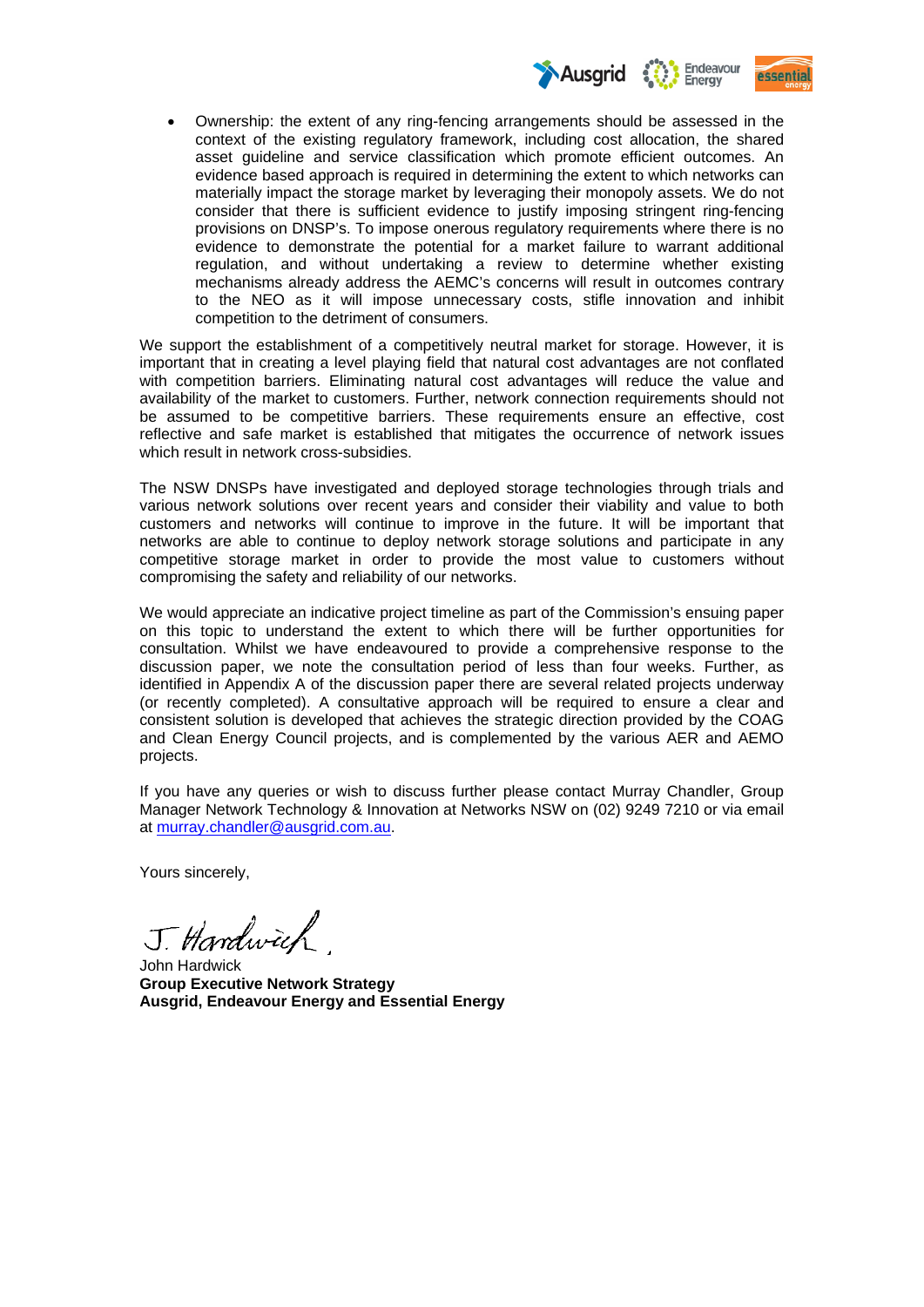



## **NSW DNSPs Detailed Response**

#### **Connection and registration requirements**

The directions paper seeks views on the extent to which the existing connection and registration requirements accommodate storage or whether amendments are required. The NSW DNSPs agree with the AEMC's preliminary view that the existing connection process under the NER for micro-embedded generation appears to accommodate a consumer seeking to install storage behind the meter. We consider the connection costs and requirements for storage should be no different to those which already apply to other forms of micro embedded generation.

We do not support the AEMC's view that there may be value in requiring DNSPs to have a basic connection offering that separately addresses the connection of storage capability. This is because a storage device is both a load and a generator. There are existing rules, standards, guidelines and processes for both connecting load (e.g. NSW Service and Installation Rules) and connecting micro-generation and both should be followed for a storage device.

An additional basic connection offering for a specific form of micro embedded generation would be duplicative. The intended outcome could be more readily and simply achieved by clearly articulating the applicability of existing offerings to storage and educating customers. For instance, Ausgrid is in the process of updating its connection application forms to add an extra category for battery as a type of generation system, as currently batteries are categorised under "other". Applications for battery systems using the existing connection processes are already being received and accepted without any negative feedback or customer issues arising to date.

In addition to the appropriateness of the existing connection agreements the AEMC also examine the technical requirements contained therein. The AEMC seeks views from stakeholders on whether these requirements represent a barrier to the development of the storage market. The NSW DNSPs consider the requirements and standards referred to in our connection agreements do not represent a barrier to the market. These standards are designed to promote customer choice without compromising safety and are better characterised as an enabler rather than barrier in our view. These requirements are largely developed by independent authorities and the connection agreements more broadly are subject to AER approval. We discuss this issue in further detail in the following section.

In regards to registration, we support the AEMC's preliminary view that a new category of registered participant is not required. We also support the recommendation to investigate whether the existing registration category of small generator aggregator is suited to behindthe-meter storage.

## **Technical Requirements and Network Load Control**

1

The NSW DNSPs support customer choice and have always sought to facilitate their ability to manage their consumption. It is in a networks interest for these markets to develop as it relieves investment needs and can reduce costs, provided it is utilised in an effective and safe manner. The AEMC's directions paper appears to have a differing view of the nature and extent of network control in posing the question:

*Does the ongoing degree of control that is being required by distribution businesses for consumer- or retailer-controlled storage represent a genuine safety, security or reliability need, or is it more appropriately a network interest that should be negotiated or signalled through prices?<sup>1</sup>*

 $^{1}$  AEMC, Integration of Storage: Regulatory Implications, Draft report, 9 October 2015, p 65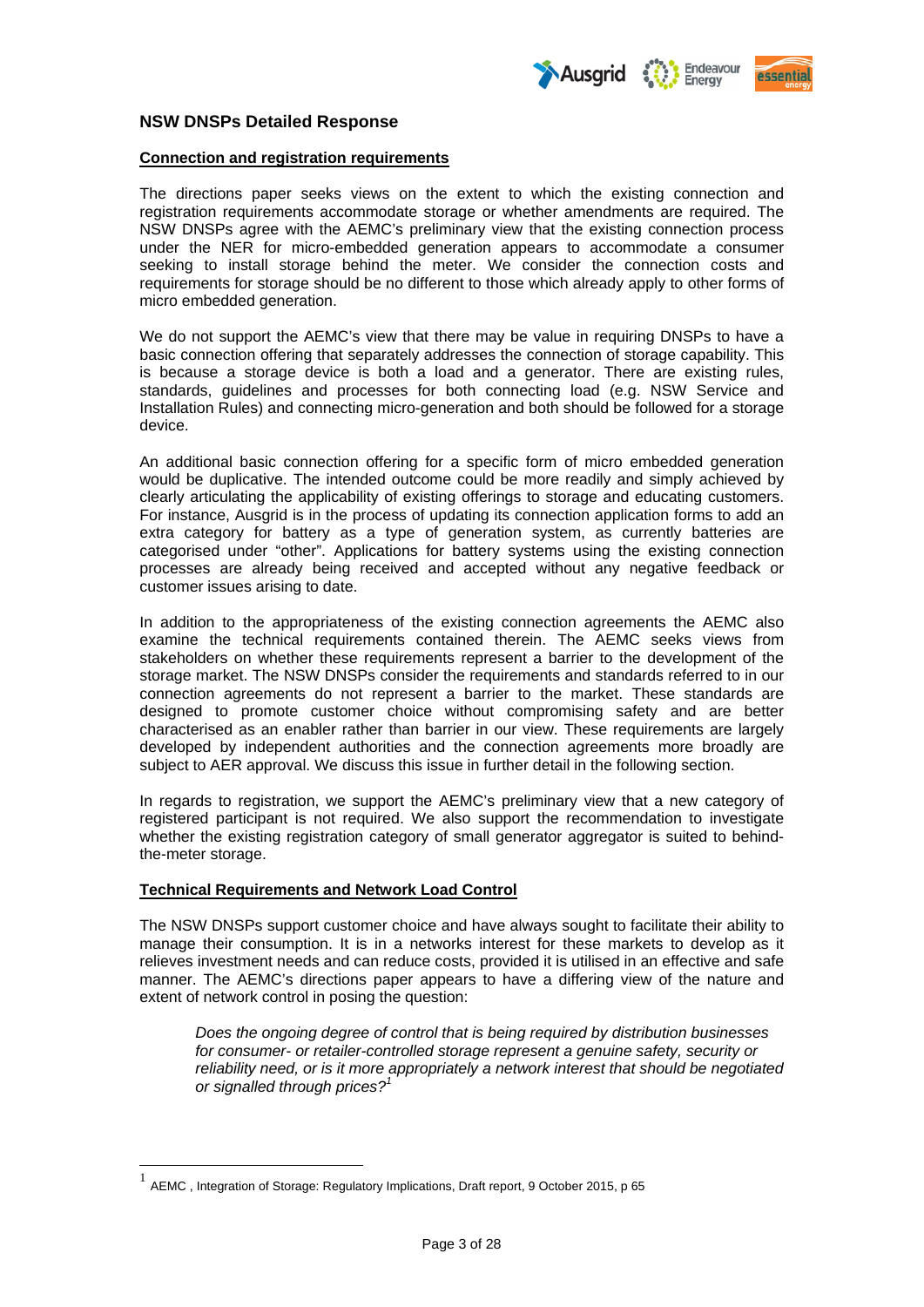

It is not clear what the AEMC is referring to regarding the "ongoing degree of control that is being required." As we understand the issue, there may be two forms of control being referred to in the directions paper:

- 1. Industry standards, other technical requirements contained in connection agreements; and
- 2. Load control provided by a network as part of a negotiated service and tariff offering with a customer.

## *Industry standards and technical requirements*

In respect of the first form of control identified above we consider it is entirely appropriate that networks be provided with the ability to ensure one customer's choice does not negatively impact another customer's service. Technical standards are prudent and necessary for the safe and reliable operation of the electricity network. Networks have various obligations to all users of their network regarding reliability and power quality. It is important that networks have the ability to manage any potential network issues.

The requirements referred to in the directions paper are governed by independent regulating authorities such as Standards Australia. Our connection requirements mainly refer to these standards, such as AS 4777, which address matters of safety and reliability. Networks typically do not impose any additional restrictions to these standards unless specific network circumstances warrant.

Comparatively, we consider AS4777 is significantly less than what is legislated in other jurisdictions. For example, in Germany, since 2012 it has been a requirement for new connections to allow the utility to remotely control the output of PV systems larger than 100kW (export limitation) and provide current output levels. Between 30kW and 100kW is similar without the requirement to provide current output levels. Whilst below 30kW systems are required to provide control as well as limiting the maximal output to a 70% rating. This has been driven by high rates of installed PV which has created issues around capacity constraints and balancing supply demand.

The Australian standards are not overly burdensome or problematic in our view. We consider they are uncontroversial and simply required to ensure the products manufactured are safe and functional by reference to certain standards for both customers and installers. Further, these agreements are largely controlled by the NER and reviewed and approved by the AER.

We consider these standards preserve the long term interests of customers as they provide a safeguard against network issues which create costs to be borne by all customers. The AEMC touch on this tension in the directions paper as follows:

*While there are valid safety, security and reliability reasons for a DNSP to want to control these devices such control may present a barrier to the development of business models that also rely on a degree of control over the operation of the storage device. We note that this issue is not unique to storage capability – any energy system connected via a grid-connected inverter may need to be compliant with the revised AS4777 and may therefore be subject to a level of control over the inverter by the DNSP…* 

*…the control of storage devices is a key issue given the potential for multiple value streams from this one asset. Any standard that precludes the appropriate valuation of these revenue streams will impact the competitive market.2*

We consider a broader perspective is required where the integrity and safety of the network is a priority. A technical requirement for storage is not a competing or off-setting issue to the development of a competitive market. DNSPs need to exert a degree of "control" (i.e. technical requirements in this context) over certain devices to meet their obligations and to

1

 $2$  AEMC, Integration of Storage: Regulatory Implications, Draft report, 9 October 2015, p 20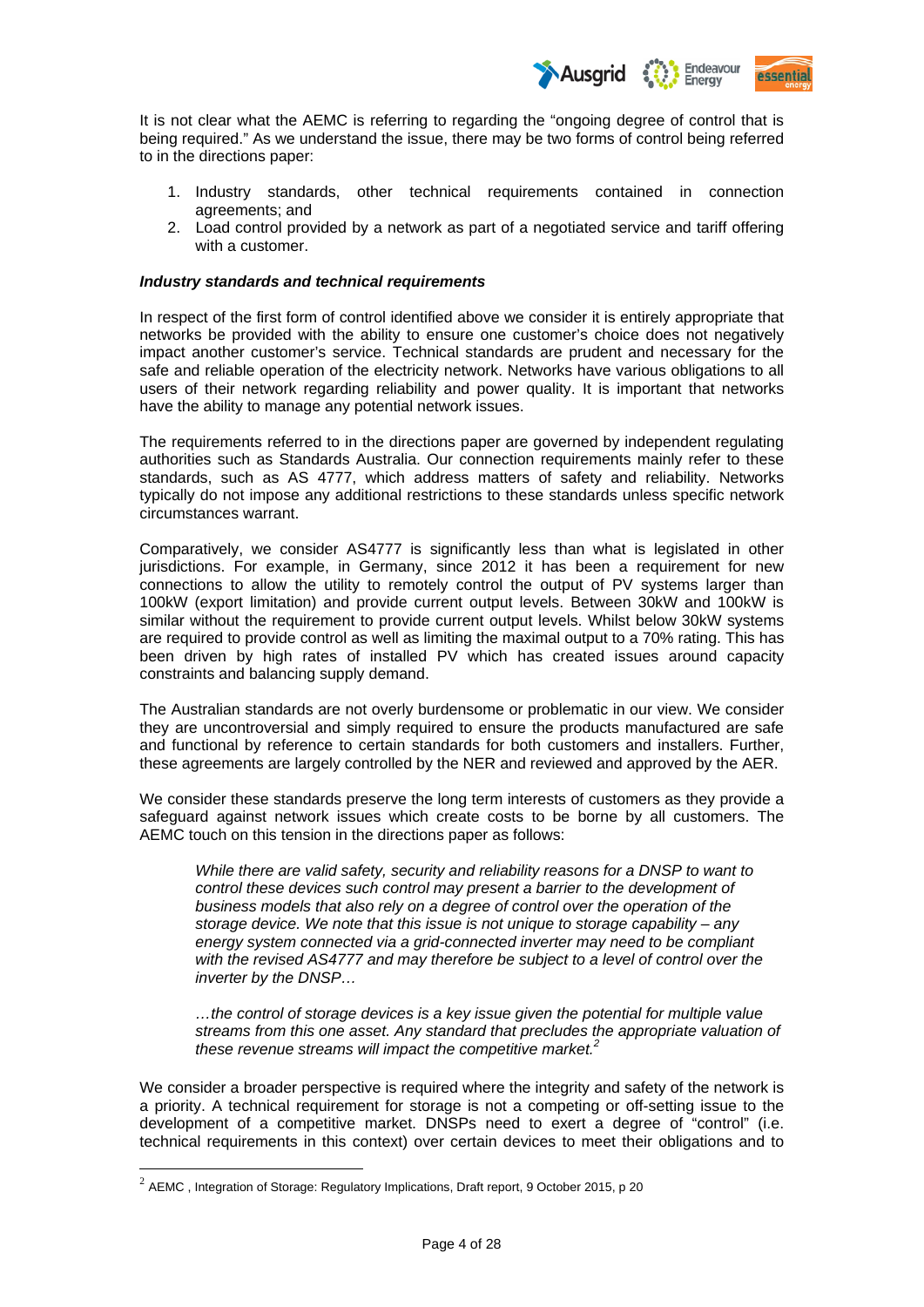

prevent customer battery storage devices from adversely impacting power quality and voltage for other customers on the network. Attachment A of our submission outlines in more detail some of the issues that can arise from the integration of battery storage devices on a DNSP's network, which necessitate the need for technical standards.

The absence of appropriate technical requirements will preclude an accurate valuation of the potential revenue streams from deploying battery storage devices. Safety standards are a necessary and cost-reflective component of establishing a functional, effective market. The inefficient utilisation of battery storage or installation of deficient technology could result in numerous network issues. A suboptimal market design could reduce its availability to customers, the scope of benefits achievable and result in other customers cross subsidising the network costs created by the inefficient operation of the market through higher network charges.

Whilst we support the need for standards we accept that it may be necessary to review the different approaches adopted by distributors in different regions for behind-the-meter storage. However, we note that any concerns arising from any reviews should be addressed by consulting with the Standards committee rather than through amendments to the NER or the creation of duplicative guidelines.

## *Load control*

The NSW DNSPs note that AS 4777 has recently been redrafted (AS 4777.2 published October 2015) to assist in the integration of inverter energy systems into the grid by providing standard technical and safety requirements. Specifically, the updated standard introduced a new demand response mode (DRM0) that:

- provides an inter-trip function (for larger systems) to enable an external command to disconnect an inverter to maintain safety on the grid even where inverters from multiple manufacturers are used within a single installation.
- describes additional optional demand response functionality that is available for any party to use provided the inverter is equipped with the capability
- allows for the functionality to be provided via an external device or integrated into the inverter – this flexibility to use an external device ensures inverters without an AS 4755 interface are not excluded from the market

We consider this standard does not provide DNSPs with an unreasonable degree of control. Rather the standardisation of technical requirements provides benefits to DNSPs and customers as it: 1) has the potential to result in more streamlined connections of battery storage devices, as DNSPs will have confidence that the integration of the device on its network will not result in adverse safety and reliability impacts; and 2) provides opportunities for customers to more effectively manage their energy usage and reduce their network bill.

This means that in addition to the safety and reliability matters the standard now provides standard control functionality that is mostly optional in nature and not limited to use by networks. This raises the second form of control listed above, that being load control.

Unlike standards or technical requirements, load control is generally voluntary in nature and enables customers to access programs or tariffs which reduce their prices whilst also providing a network benefit. By way of example, networks have been able to offer customers lower off-peak prices through hot-water load control to the benefit of both the customer and the network on a large scale. More recently various networks, including the NSW DNSPs, have been able to utilise the optional demand response modes introduced through AS 4755.3.1 which has been incorporated into certain models of air conditioners. This has enabled the development of programs lowering costs for customers.

We consider standards like AS 4777 and AS 4755 do not give networks too much control but rather benefit customers by providing certainty and optionality. In accessing a control program customers are able to negotiate with networks, retailers and aggregators. This standardisation may also provide additional value to customers who comply with the standard as they can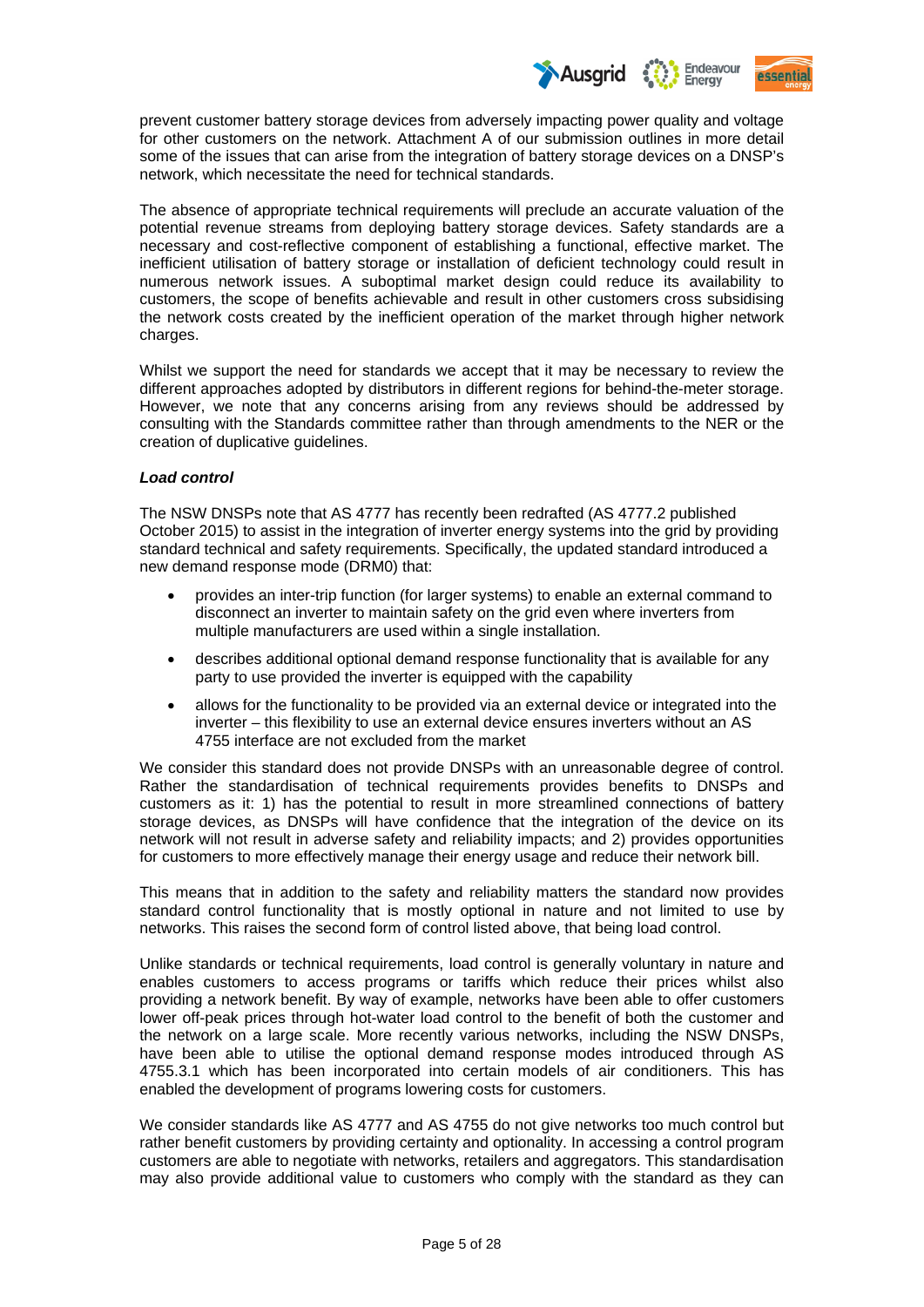

"sell" back network support services directly to the network or through their aggregator or retailer.

Overall, these standards should be viewed as akin to the minimum functional specification developed as part of the metering competition rule change. These standards simply provide a baseline level of functionality and assurance with many of the aspects of these requirements being optional and subject to negotiation and agreement from customers. This enables customers to access additional value streams and an opportunity in the same manner a relay device enables an off-peak service or interval meter enables a demand tariff. Further, they do not preclude other service providers from developing and offering more niche, sophisticated methods of controlling storage devices. The customer will be able to decide what level or form of control they value and are willing to accept.

## *Benefits*

1

Generally, the NSW DNSPs support the AEMC's position that:

*The NEM's current framework is built on the idea that market-based outcomes tend to be the most efficient. Control of storage devices should therefore, in all but a narrow band of circumstances related to system security and safety, be based on marketbased price signals.3*

Ideally, a market-led approach and efficient distribution pricing would result in the efficient development and utilisation of battery storage. However, in this circumstance we consider there are barriers which exist that may prevent the efficient operation of market-based price signals. The benefit of certain network controls is that they may remove these barriers. For example, a standardisation of minimum functions that might allow remote control of batteries will enable various providers to control the device in standardised ways.

Broadly, we consider technical requirements and network control provide the following benefits:

- Provide networks an effective means for capital augmentation, power quality control and maintaining reliability resulting in more efficient prices for all network customers;
- Enable customers to access additional energy services or voluntary tariff options that provide value (e.g. off-peak hot water); and
- provide the customer and network with surety as to the safety, performance and reliability of the devices installed and avoid costs associated with faulty, poor quality equipment.

The value of technical standards and network load control can also be measured in both the costs avoided (or benefits accrued) by customers and networks. Various case studies and analysis suggest that network control can enhance the benefits realised by these emergent technologies. By way of example, a study examining the impact of control of Photo Voltaic (PV) inverters in Switzerland found that the control of inverters (both power and power factor) enhanced the use of PV rather than inhibit it:

*…..most distribution system operators (DSO) use ripple control systems to control specific loads, such as water heaters, washing machines, electrical heating systems or public lighting. With only minor modifications a ripple control system can be used to control photovoltaic (PV) power plants and thus to increase the PV hosting capacity of an electrical power system.* 

*…..This paper shows that such a system can be both cost effective and efficient in operation, given that the control target is limited to voltage stability in accordance with*   $EN 50160.$ 

 $3$  AEMC, Integration of Storage: Regulatory Implications, Draft report, 9 October 2015, p 65

 $<sup>4</sup>$  Dr C. Bucher, U. Schuster, D. Müller, A. Toller, Ripple control based control system for decentralised photovoltaic</sup> power plants, 18 September 2015, p1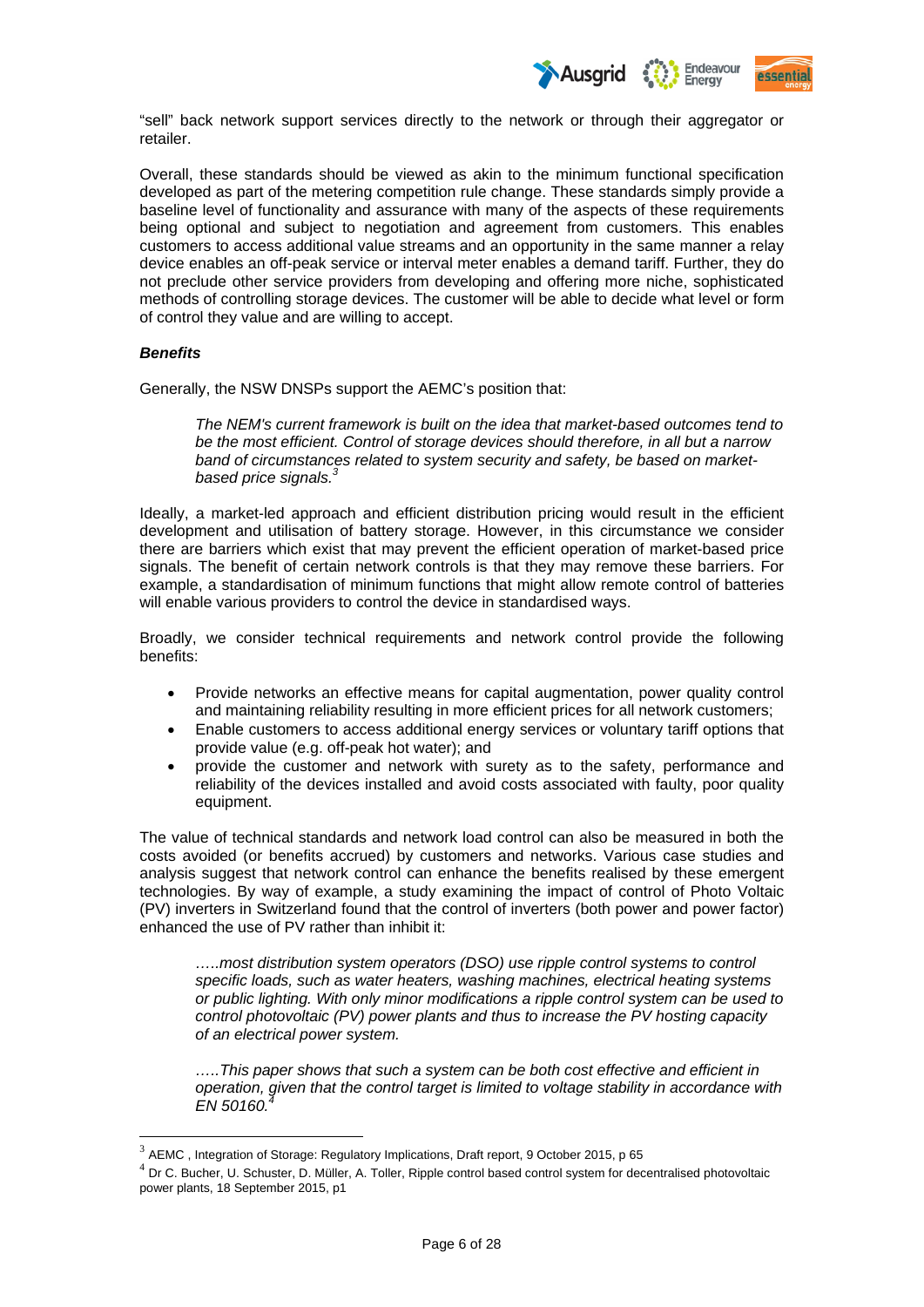

This finding is line with our expectation that where networks control the power factor and outage then more customers can access the service and remain in operation to realise the benefits.

It is also likely that batteries will be used to curtail energy consumption during peak periods and charged during off-peak periods. This re-charging may coincide with existing off-peak services or potential services such as Electric Vehicles (EV). This may result in the creation of an artificial peak period resulting in network augmentation. An AECOM report examining the potential impact of unmanaged charging found the following<sup>5</sup>:



Figure 33: Estimated cost (for both generation and network upgrades) of additional peak demand in NEM (\$ millions undiscounted)

Source: AECOM

|                            | Estimated cost to meet additional system peak demand<br>(S) |             |
|----------------------------|-------------------------------------------------------------|-------------|
| Charge management option   | 2020                                                        | 2030        |
| Unmanaged                  | 1.8 billion                                                 | 4.6 billion |
| Time of use                | 45 million                                                  | 284 million |
| <b>Smart charging</b>      | 23 million                                                  | 142 million |
| <b>Controlled charging</b> | 0                                                           |             |

Source: AECOM

1

It is critical that networks are able to effectively participate in these emerging markets and manage the potential impacts as required. In addition to the artificial peak issue, Attachment A to this response provides an overview of other network issues that may arise from the unmanaged use of storage technology. The attachment is not an exhaustive list but simply illustrative of some the issues networks may face in the future.

As outlined in Attachment A, some networks are already experiencing issues from synchronised events caused by battery storage and generation devices. Networks like Ergon Energy have developed tailored solutions to manage these issues. Essential Energy is also beginning to more frequently experience voltage rise issues on feeders with high penetration of PV. Ultimately, efficient distribution pricing may be able to address these issues by providing customers with efficient price signals to alter behaviour. However, this measure

 $<sup>5</sup>$  AECOM, Impact of electric vehicles and natural gas vehicles on the energy markets, 15 May 2012, p 65</sup>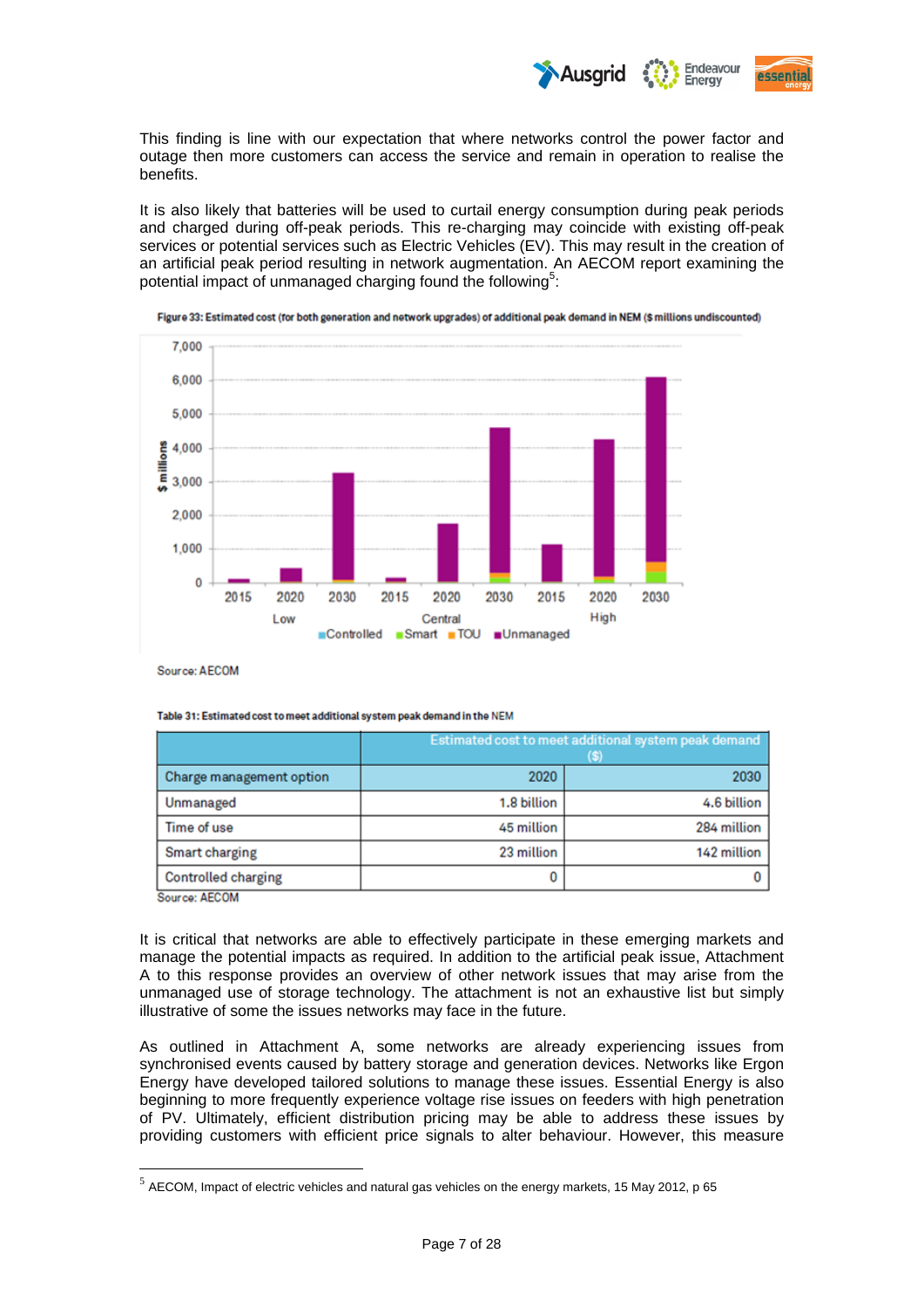

cannot be solely relied upon as networks are still in the process of transitioning to more efficient tariffs which will also be contingent on the roll out of enabling metering technology. Therefore, at least in the interim, the NSW DNSPs consider that networks should maintain the ability to implement more direct forms of control if or when these unique issues arise.

Outside of special safety or reliability circumstances we consider the existing technical requirements (as recently modified) and voluntary load control programs are appropriate and will continue to facilitate the development of battery storage.

#### **Service Classification**

The NSW DNSPs agree with the AEMC that there is scope for the AER to classify storage for use by network businesses under existing service classifications. We accept the AEMC's broad categorisation of storage based services<sup>6</sup>:

#### Table 3.1 Potential functions provided by energy storage devices

|   | <b>Function</b>                              | <b>Description</b>                                                                                                                                                                                                                                                                                                                                                                                           |
|---|----------------------------------------------|--------------------------------------------------------------------------------------------------------------------------------------------------------------------------------------------------------------------------------------------------------------------------------------------------------------------------------------------------------------------------------------------------------------|
| 1 | Network support                              | Services used by network businesses as an alternative to<br>network augmentation to address network capacity or<br>constraint issues. A storage asset could be used to address<br>peak demand in a constrained transmission or distribution<br>network by charging during times of low demand and<br>discharging during peak demand events, thereby avoiding the<br>need to upgrade existing network assets. |
| 2 | Quality and reliability of<br>supply (NSCAS) | Network businesses must comply with the power system<br>performance and quality of supply standards set out in<br>schedule 5.1 of the NER. <sup>37</sup> Energy storage may assist with<br>managing voltage imbalance, power factor correction, and<br>various other power quality functions.                                                                                                                |
| 3 | Market ancillary services                    | Services used by AEMO to manage the power system safely,<br>securely and reliably. Frequency control ancillary services<br>(FCAS) are market ancillary services, and are acquired by<br>AEMO on a competitive basis as part of the spot market. <sup>38</sup>                                                                                                                                                |
| 4 | <b>Energy trading</b>                        | The provision of electricity into the NEM. This can be thought<br>of as similar to services provided by generators, except<br>energy storage would draw energy from the grid during low<br>price periods and discharge energy into the NEM during<br>periods of high price.                                                                                                                                  |

We also support the AEMC's view that storage used to provide 'network support' and/or 'quality reliability of supply' services are likely to be classified as standard control services whilst 'market ancillary services' and 'energy trading' are more likely to be unclassified.<sup>7</sup> This is a technologically neutral approach to service classification that examines the service provided rather than the underlying technology.

However, there appears to be uncertainty as to the appropriate treatment of storage solutions between the AEMC and AER. The AER's recent Framework and Approach decision for the Victorian DNSPs addressed the issue of non-traditional investment with respect to a request from United Energy. In this instance, the AER automatically classified behind-the-meter services as standard control as the assets installed in the customers' premises would form part of a 'distribution system'. The AEMC considers this conclusion is not self-evident and

<u>.</u>

 $6$  AEMC, Integration of Storage: Regulatory Implications, Draft report, 9 October 2015, p 24

 $^7$  AEMC, Integration of Storage: Regulatory Implications, Draft report, 9 October 2015, p 33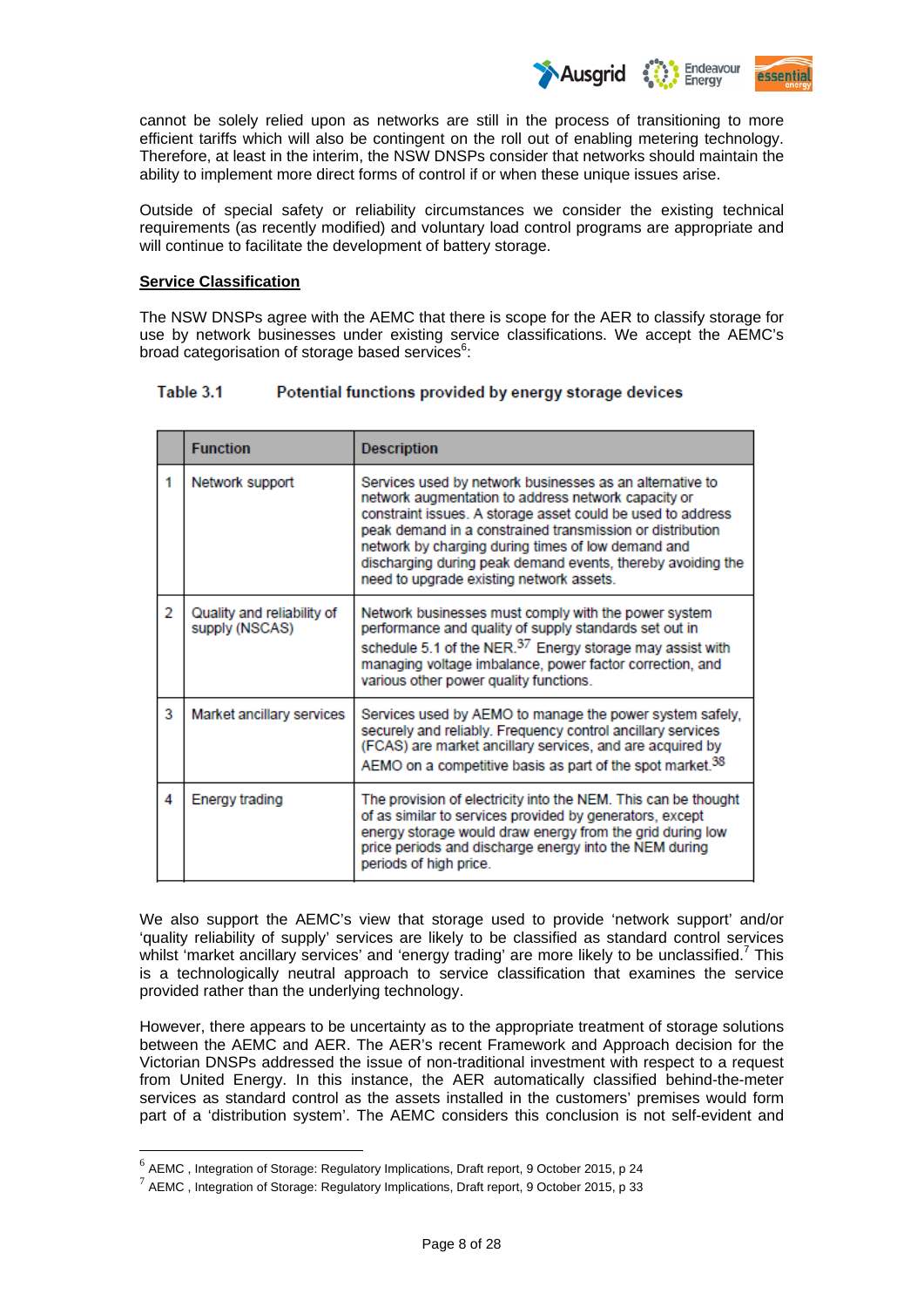

there is ambiguity under the NER. $<sup>8</sup>$  It will be important for the AER and AEMC to consult on</sup> this issue and form a consistent and clear view in order to provide stakeholders sufficient certainty to invest in these solutions.

The NSW DNSPs do not consider there is ambiguity within the distribution service classification framework that requires clarification. The guiding principles contained under clause 6.2.2(c) of the NER are appropriate. In forming a view, it appears the AEMC has placed significant weight on clause 6.2.2(c)(1) which requires the AER to consider the potential for development of competition in the relevant market and how the classification might influence that potential. A key issue identified in the direction paper is whether:

*allowing the network business to finance a storage business from the regulatory asset base was likely to impede the development of competitive storage market, e.g., in customer-facing applications, or in the wholesale market.<sup>9</sup>*

The AEMC's preliminary view is:

*that the provision of storage behind the meter is a contestable service and should therefore be unclassified. Networks should not be able to install storage behind the meter unless they do so through a ring-fenced business. Where storage behind the meter would be useful for providing network support, these services must be contracted from a third party or ring-fenced business. Storage used to provide services on the network would be subject to the AER's usual service classification.<sup>10</sup>*

This position is contradictory to the views outlined above regarding network support and quality and reliability of supply services. We consider this approach is narrow and inconsistent with the classification of services regulatory principles as it is not technologically neutral. Classifying a service by reference to the underlying technology or physical location of an asset is arbitrary and may prevent DNSPs from pursuing least cost options in addressing network needs. Such an outcome would be contrary to the long term interests of customers and the NEO.

The NSW DNSPs consider the principles in the NER should be applied in a technologically neutral manner as intended. It is the services contained in table 3.1 of the discussions paper (see above) that should be subject to AER classification. In circumstances where a storage solution is providing energy trading or a market ancillary service then it should be an unregulated activity. In applying clause  $6.2.2(c)(1)$  of the NER the relevant "market" to consider is the market for network support and quality and reliability of supply services. We consider these services provide a shared distribution service and are not contestable; therefore these are standard control services. Behind-the-meter storage would only be categorically contestable if network support and quality and reliability of supply services were re-classified as contestable, which is unlikely in the near future.

## **Ownership**

1

The AEMC considers various modes of control for the roll-out of storage technology and potential behaviours which could threaten competitive neutrality to the detriment of customers. Broadly, the AEMC considers the following issues require safeguards:

- *1. The network business is able to cross-subsidise a competitive service from its regulated activities. A cross-subsidy may impede competition in the competitive market.*
- *2. In the course of performing its regulated activities, the network business acquires commercially sensitive information that may provide it with an advantage in a competitive market. Metering data or load profile data are examples.*

 $8$  AEMC, Integration of Storage: Regulatory Implications, Draft report, 9 October 2015, p 31

<sup>9&</sup>lt;br>**9 AEMC** , Integration of Storage: Regulatory Implications, Draft report, 9 October 2015, p 31

 $10$  AEMC, Integration of Storage: Regulatory Implications, Draft report, 9 October 2015, p 59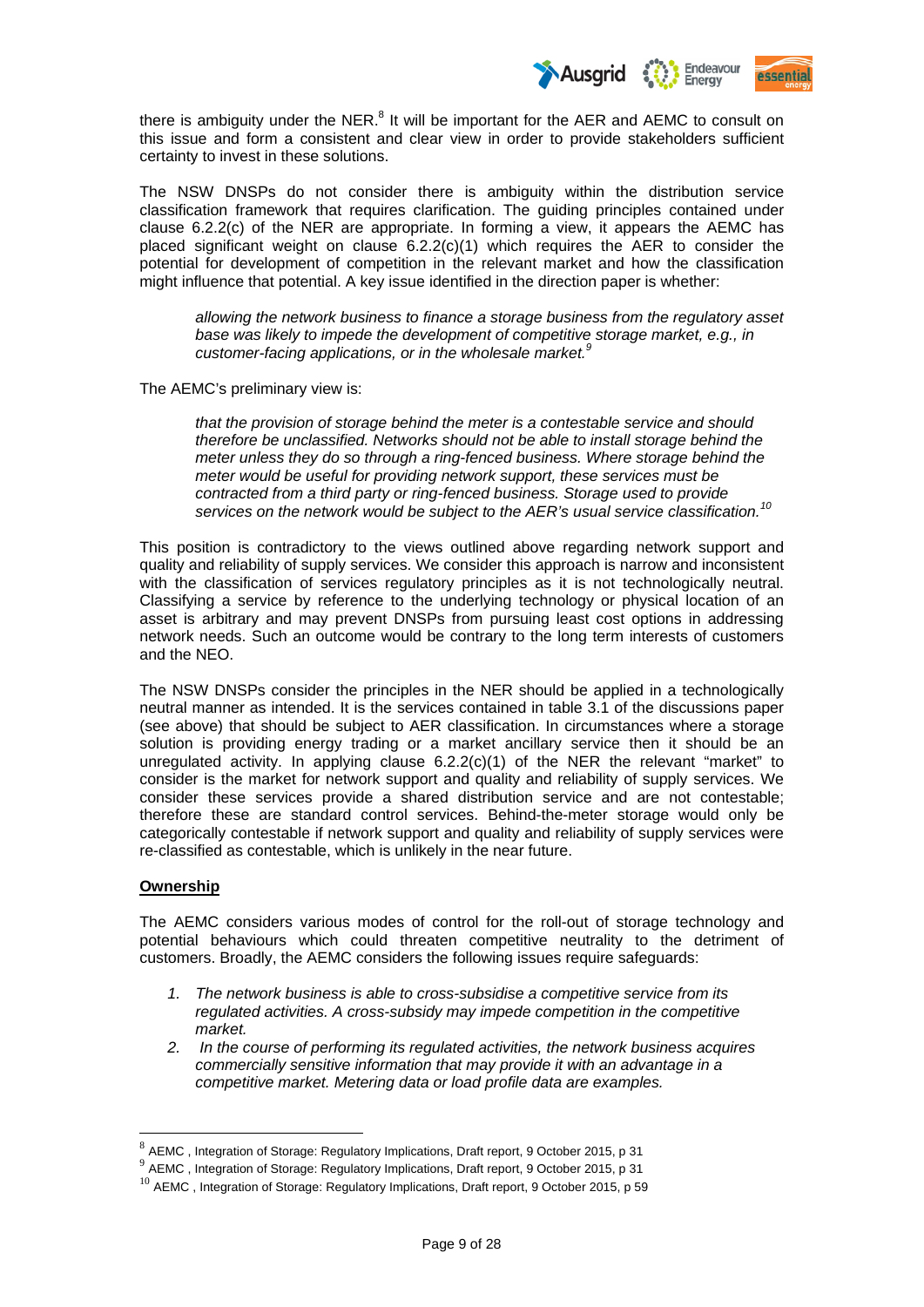

*3. The network business is able to restrict competition in a competitive market by restricting access to infrastructure or providing access on less favourable terms than to its affiliate.<sup>11</sup>*

In order to promote fair competition in storage technology and to prevent these issues from arising the AEMC considers ring-fencing is required:

*It will be very important that strict ring-fencing provisions are in place for network businesses looking to set up separate entities to install storage behind the meter. These provisions must prevent any ability of the network to favour affiliated businesses or provide advantage to the affiliate in areas like connection processes. Strong enforcement and compliance obligations will also be required to give the market confidence that a level playing field is being maintained.<sup>1</sup>* 

The NSW DNSPs consider that ring fencing may have a role to play in ensuring a level playing field is maintained and that DNSPs do not cross subsidise or use their influence as a monopoly in the market to unfairly disadvantage competitors. However, the potential for this to occur does not in itself automatically justify the imposition of prescriptive ring fencing requirements. Rather, the requirements should be proportionate to the issue having regard to whether any existing mechanisms address the behaviour the AEMC is concerned might occur. It is inappropriate to advocate for prescriptive regulation without proper analysis of whether existing mechanisms address or in part address the issue of a DNSP improperly using its market power in competitive markets to the detriment of other participants. This is because the imposition of regulation is by its very nature intrusive and costly. To impose prescriptive regulation where there is no demonstrated need for such a level of prescription will result in outcomes contrary to the NEO, as it may result in duplicative obligations, distort efficient investment and is likely to stifle innovation.

We consider that ring fencing should not preclude DNSPs from being able to deploy battery storage behind-the-meter, where it is for the purpose of providing a network service (otherwise it should be ring-fenced), as it is unlikely that this will interfere with the competitive market. As discussed above, the location of a solution should not determine the service classification or the ring-fencing provisions to apply.

An evidence based approach is required to determine whether storage technology is dependent on monopoly assets and whether anti-competitive behaviour by networks inappropriately leveraging their monopoly assets could impact storage solutions. The costs involved in establishing ring-fencing arrangements, including the potential loss of integration benefits and efficiencies should also be assessed to ensure a proportional response is adopted.

In our view, there is no evidence to suggest networks have, under current arrangements, exerted improper control over storage solutions to the detriment of the market. Rather, we consider local experiences and international examples demonstrate that electricity distributors play a key role in developing alternative technologies and are often incentivised to do so by regulatory authorities.

Further, the existing regulatory framework contains sufficient measures to address the three potential issues raised by the AEMC quoted above. Specifically:

- 1. Cross subsidisation: The cost-allocation methodology and shared asset guideline prevents networks from cross-subsidising unregulated activities and/or unfairly profiting from its regulated activities and assets.
- 2. Information advantage: It is unclear what "commercially sensitive information" networks could unfairly obtain and use. Recent rule changes ensure that customers, or their agents, can obtain metering information. Networks are also required to provide zone substation data on request and publicly disclose various demand

<u>.</u>

 $11$  AEMC . Integration of Storage: Regulatory Implications, Draft report, 9 October 2015, p 66

 $12$  AEMC, Integration of Storage: Regulatory Implications, Draft report, 9 October 2015, p 59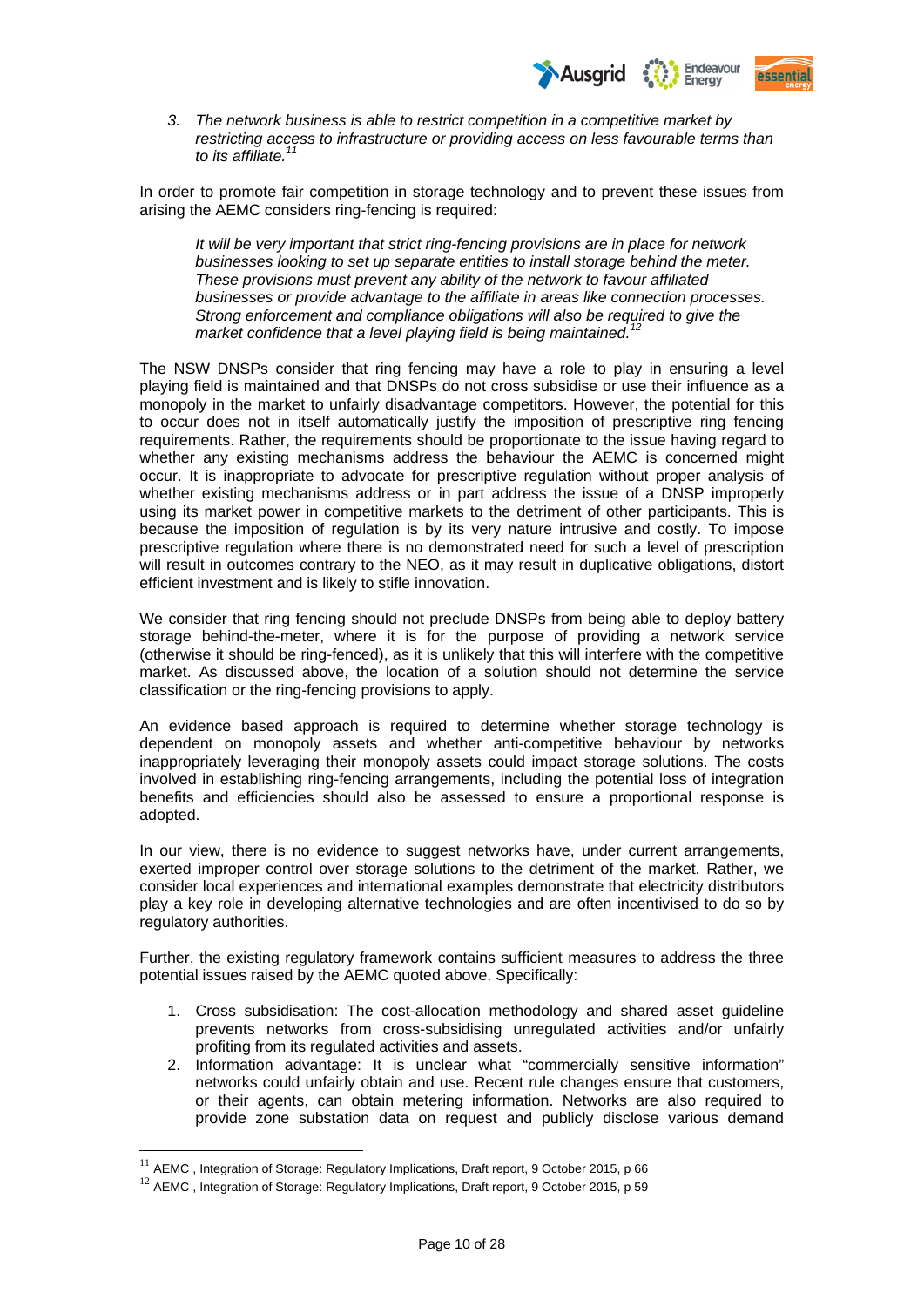

forecasts and load information in regulatory proposals, RINs and Planning Reports. Under the NSW DNSP ring fencing guideline the issue of sensitive information being used by the DNSP's contestable business (and previously when the NSW DNSPs were vertically integrated with Retail businesses) has been successfully addressed through the establishment of "Chinese walls" arrangements for IT and physical separation rather than the imposition of more stringent ring fencing requirements.

3. Restricting network access: Connection agreements and offers are subject to AER approval. The regulatory investment test process also provides stakeholders an opportunity to submit alternative network solutions which DNSPs must consider.

The NSW DNSPs consider the need for ring-fencing of battery storage technology should be explored further. It will be important that the AEMC and AER consult on this issue further before any recommendation is made. The NSW DNSPs consider that ring fencing guidelines are likely to be most effective if they are well targeted and represent a proportionate response to the potential for DNSPs to exert monopoly power in a competitive market to the detriment of other competitors. Given the recent reforms to metering and trends for emerging technologies and services the best way for ring fencing to achieve this objective would be through a principle based rather than a prescriptive approach. A principled approach to ring fencing guidelines would ensure that the guidelines were appropriately focused at addressing the issue and would be flexible enough to deal with emerging market issues. This would also allow appropriate time for the market to develop without unnecessary regulatory interference.

An inappropriate application of ring-fencing will be anti-competitive in imposing costs on networks and restrict their ability to participate in the market. This outcome would not be in the long term interests of customers nor promote the achievement of the NEO.

## **Consultation Questions**

See attachment B to this response for the NSW DNSPs response to the AEMC's consultation questions.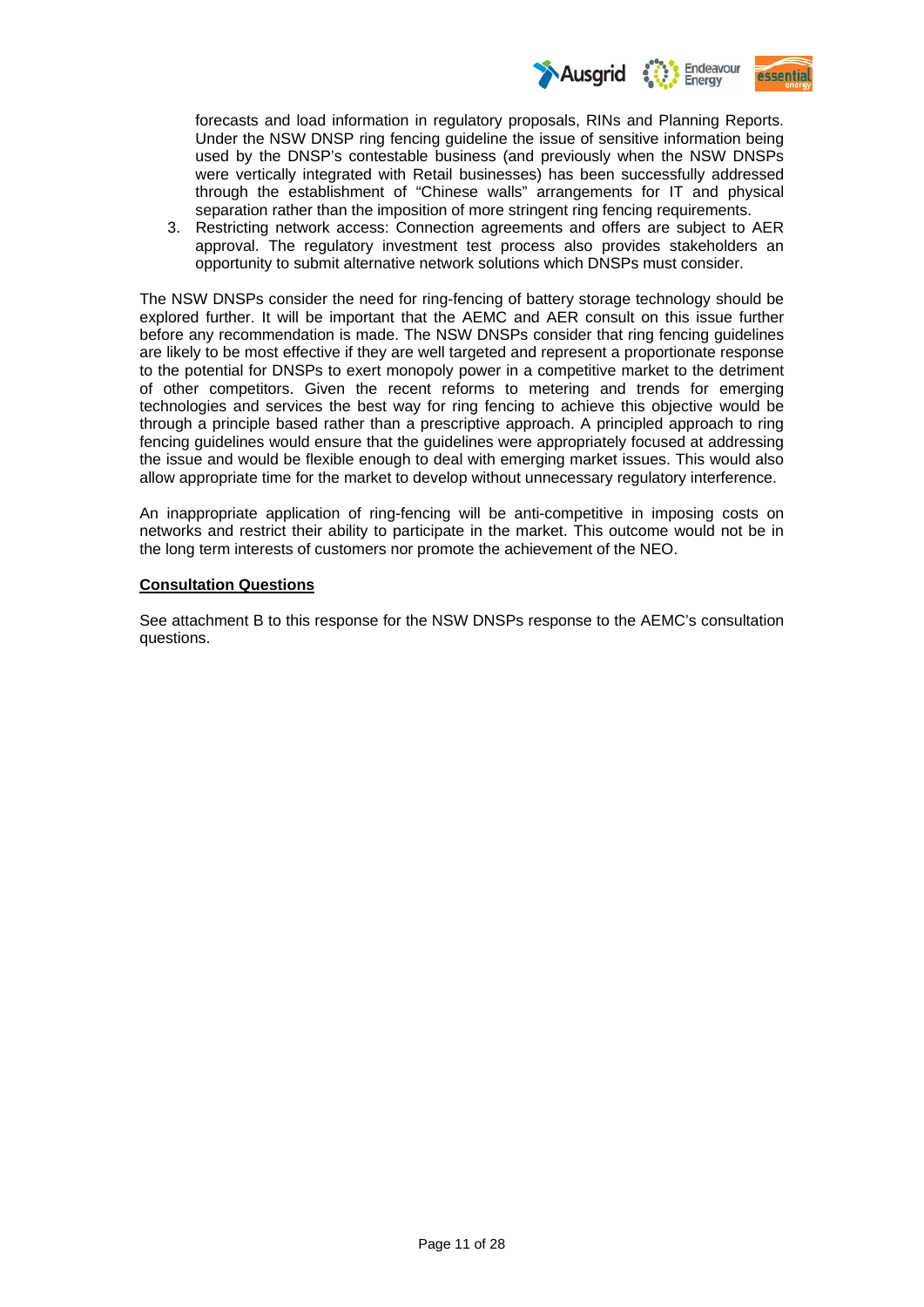

## **Attachment A: Examples of potential network issues in integrating storage**

This attachment provides a high level outline of three potential issues networks may face in integrating energy storage. In order to satisfy their obligations, networks are required to manage such issues where they could impact the quality and reliability of supply. The three potential issues discussed below are:

- Power Quality issues due to control of battery storage and PV
- Treatment of Energy storage (e.g. as a generator)
- Aggregation of Energy storage

## **Power Quality issue due to control of Battery Storage and PV**

There is concern that combined battery storage and PV systems controlled for the purpose of load/generation levelling, where the charge/discharge of the batteries in relation to PV output is ramped directly proportional to the PV output, that control loop lag will cause a delay in the battery charger ramping down in synchronism with the PV ramp down rate. This difference will cause a Point of Common Coupling (PCC) import spike directly proportional to the charge rate before the PV step change. Such step changes of demand are known to cause significant power quality issues on the network, such as flicker, with the impact magnified on weak networks due to the high source impedance.

It is expected the lag (control loop response) will vary between units (inverters) but it is predicted cloud cover will synchronise each lag event (small or large, dependent on control loop response) with other nearby units. This generates concern for residential energy storage and combined PV units controlled for load/generation levelling, with accumulative units potentially causing significant power quality issues on the surrounding network.

For a premise with PV only (i.e. no battery storage), the connection point varies between the existing site load with no PV (maximum import) and the maximum output of the PV with no load (maximum export). Introducing a battery storage system and control for load/generation levelling with a control loop lag results in the connection point (PCC) import magnitude increasing, with a demand variance up the battery storage maximum charge rate and site load (maximum import) to the maximum PV output (maximum export) at no load, effectively doubling the power quality impact where the max charge/discharge control of the batteries matches the PV maximum output.

**Error! Reference source not found.** presents the worst case scenario where the battery control system does not respond until the solar output has reduced to zero, causing an import spike at the Point of Common Coupling (PCC) equal to the battery charging rate, followed by the solar output ramping back to maximum output when the battery charger remains at zero resulting in an export spike equal to the solar maximum output. It should be noted that with high density units connected to the local network, the presented import and export spike may constructively add between units resulting in significant power quality issues.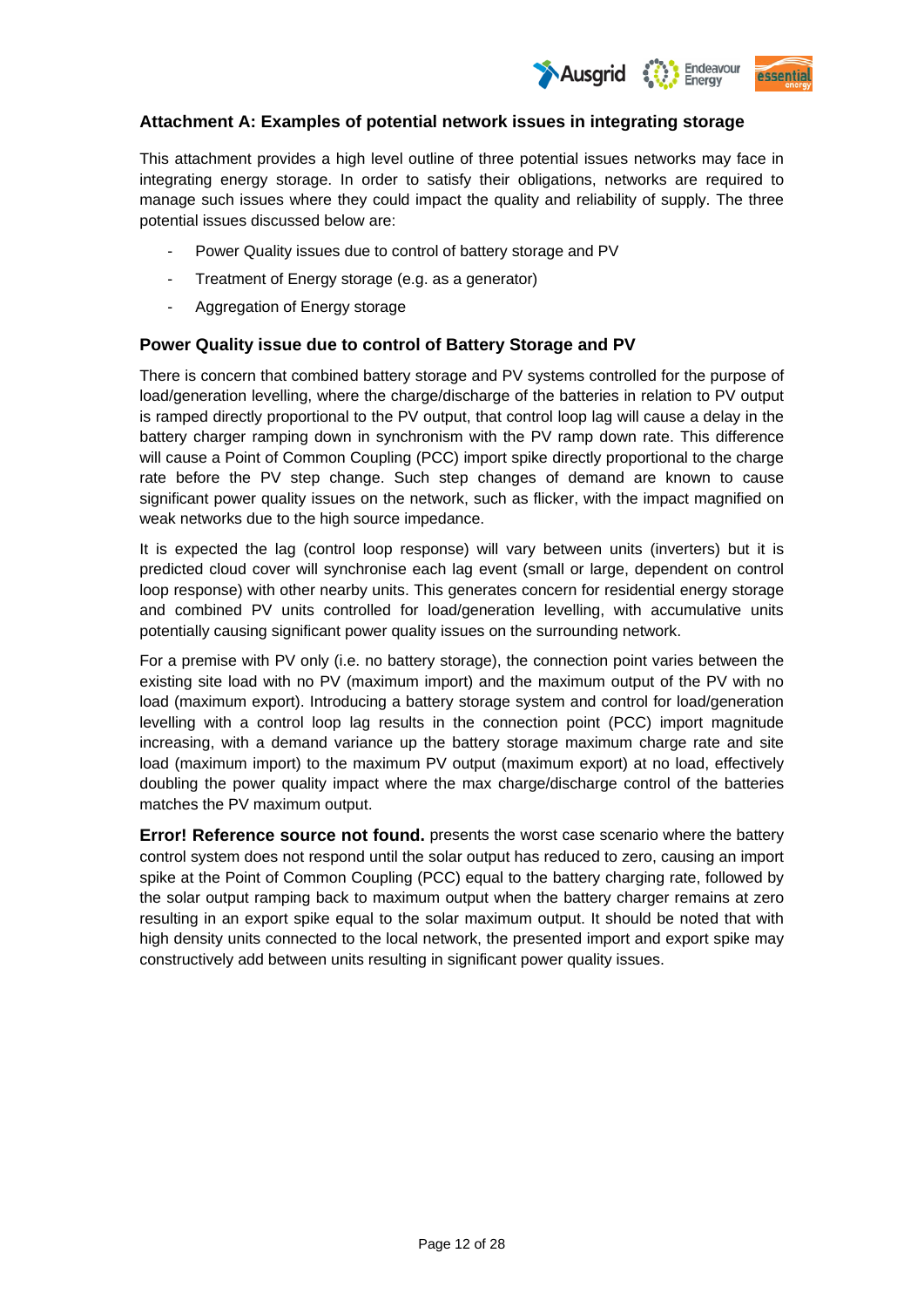





## **Figure 1: Worst Case - Battery Control Delay Causing Import & Export Equal to the Solar Output**

Figure 2 presents the best case scenario, where the battery charger matches the solar output with no import/export spikes measured at the PCC.





An example of combined PV (6kW) + battery storage (5kW) controlled for load/generation levelling with a control loop lag is presented in the figure below. 6kW of PV now added with 5kW of battery storage can result in 11kW variance due to lag of the control loop.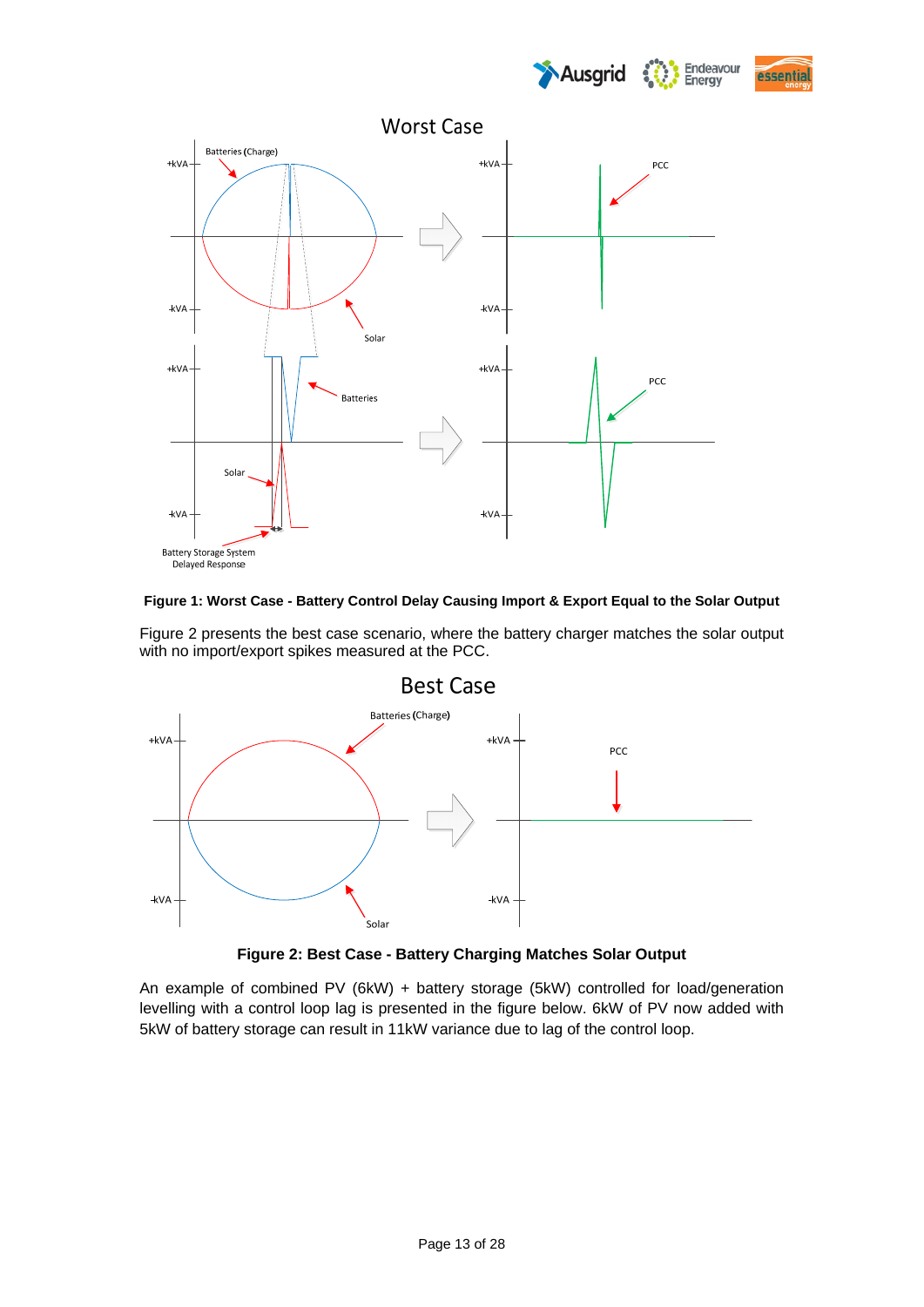Endeavour **Ausarid** Eneray





**Figure 3: Example of Battery Storage and PV Controlled for Load Leveling** 

# **Treatment of Energy Storage**

Figure 4, Figure 5, and Figure 6 present various premise configurations with equal voltage swing (ΔV) at the PCC. It should be noted that equal source impedance and underlying load (No Load) was used to calculate the voltage swing at each premise.

- Figure 4 presents the maximum voltage swing experienced at a premise with 3kW of PV installed. It is evident that the premise experiences a voltage rise at the PCC with reference to zero export.
- Figure 5 presents the maximum voltage swing experienced at a premise with a 1.5kW BESS installed. It is evident that the premise experiences both a voltage rise and voltage drop at the PCC with reference to max export (BESS Discharging) and max import (BESS Charging) capabilities of the premise.
- Figure 6 presents the maximum voltage swing experienced at a premise with 1kW of PV installed and a 1kW BESS. It is evident that the premise experiences both a voltage rise and voltage drop at the PCC with reference to max export (BESS Discharging + PV Generation) and max import (BESS Charging) capabilities of the premise.

Therefore a premise with a BESS produces twice the network voltage swing at the PCC compared to a premise with PV (rating equal to the BESS) only. Furthermore, a premise with both PV and a BESS produces a voltage swing on the network three times that experienced at a premise with PV (rating equal to the BESS) only.

| Installation Type | Rated Output for equal voltage swing (AV) |
|-------------------|-------------------------------------------|
| PV only           | 3kW                                       |
| <b>BESS only</b>  | 1.5kW                                     |
| PV and BESS       | 1kW and 1kW                               |

For voltage constrained networks a BESS should not be treated as the equivalent of a generator or load, however a BESS can be treated as the equivalent of a generator and load.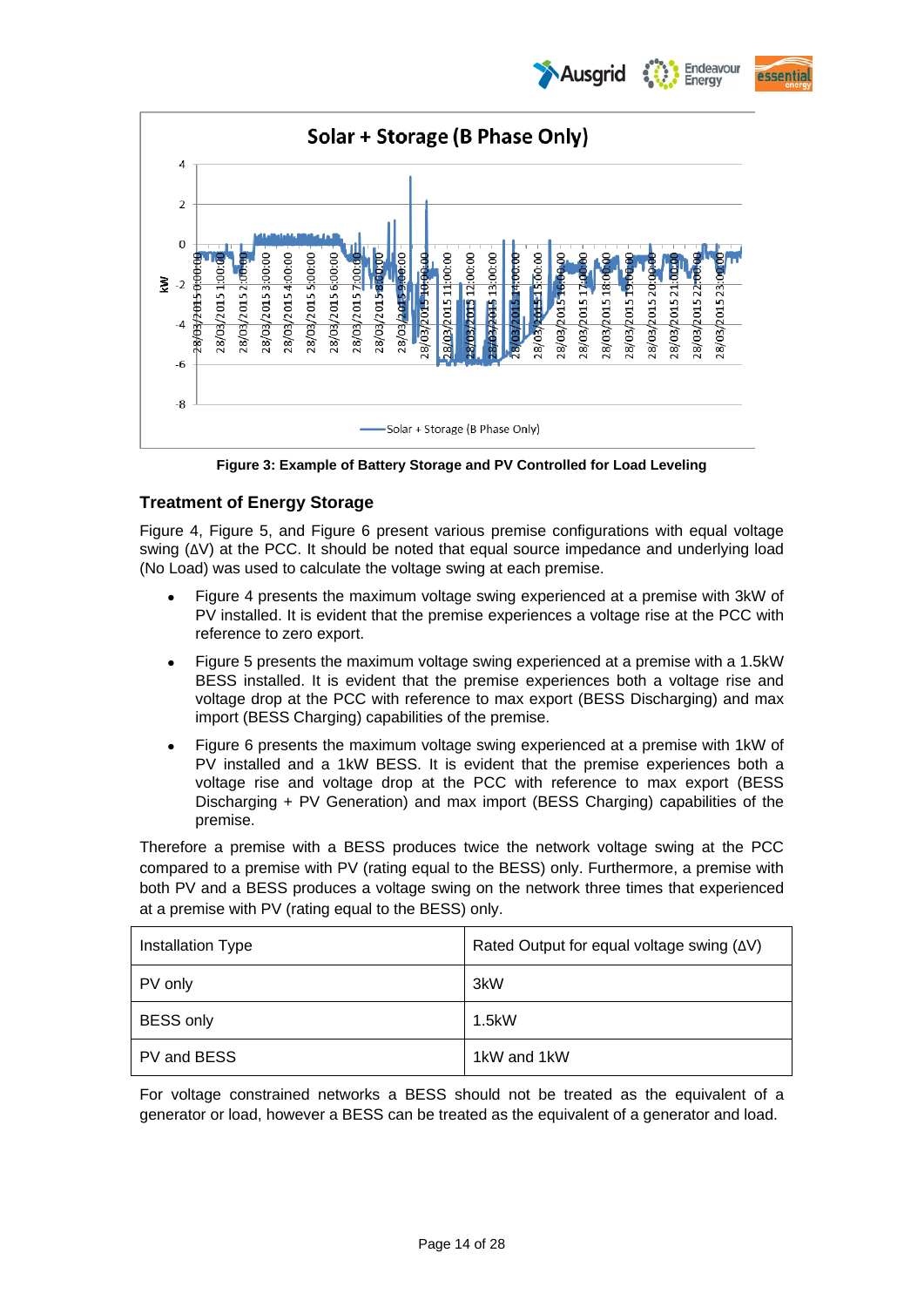

## **Voltage Swing and Network Capacity**

The network voltage swing (ΔV) at the PCC is proportional to the change in load current and source impedance. Therefore larger voltage swings are experienced on high impedance networks (weak networks), such as long radial feeders and/or networks built with high ohm/km conductor (i.e. steel) with the same load current compared to mesh networks and/or shorter length feeders. Voltage swing is typically the limiting factor determining the supply capacity of high impedance networks, while for low impedance networks the limiting factor is typically the physical thermal rating of the conductor.



**Figure 4: Premise with 3kW of PV (No Load) - Change in Voltage Profile** 



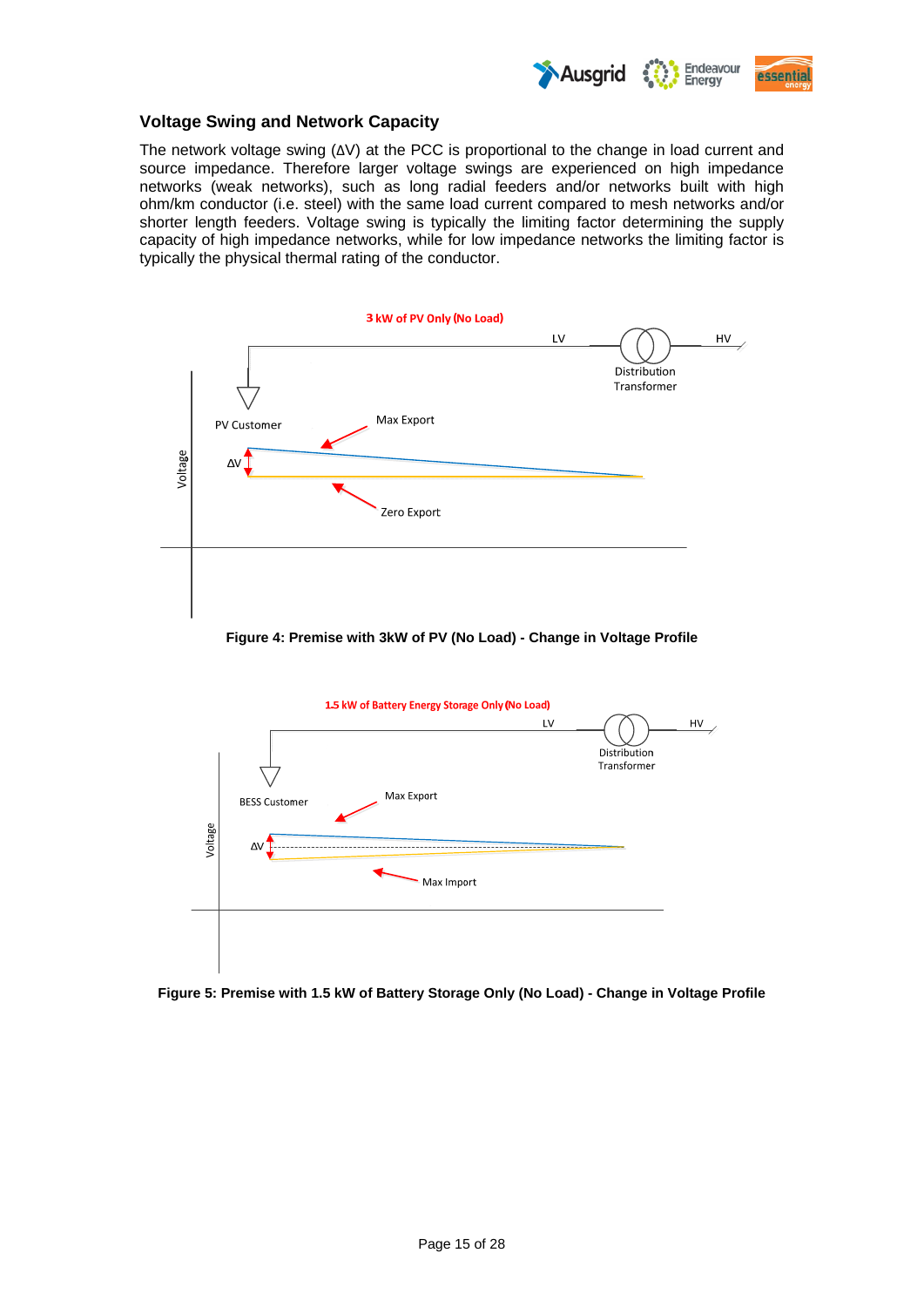



**Figure 6: Premise with 1kW of Battery Energy Storage and 1kW of PV (No Load) - Change in Voltage Profile** 

# **Potential Issues from the Aggregation of BESS**

Based on the potential network issues discussed, there is concern that increasing the number of BESS units connected to common network assets that synchronised (loss of diversity) control (i.e. cloud flicker, aggregator control) may magnify such issues, particularly on weak networks due to the high source impedance.

Such issues caused by synchronised events are already being experienced on networks across Australia. Ergon Energy for example has placed restrictions on the export capacity of PV inverters based on network locality due to voltage rise issues experienced from high density units exporting to the grid simultaneously. Similarly, Essential Energy has also experienced voltage rise issues on feeders with high penetration of PV.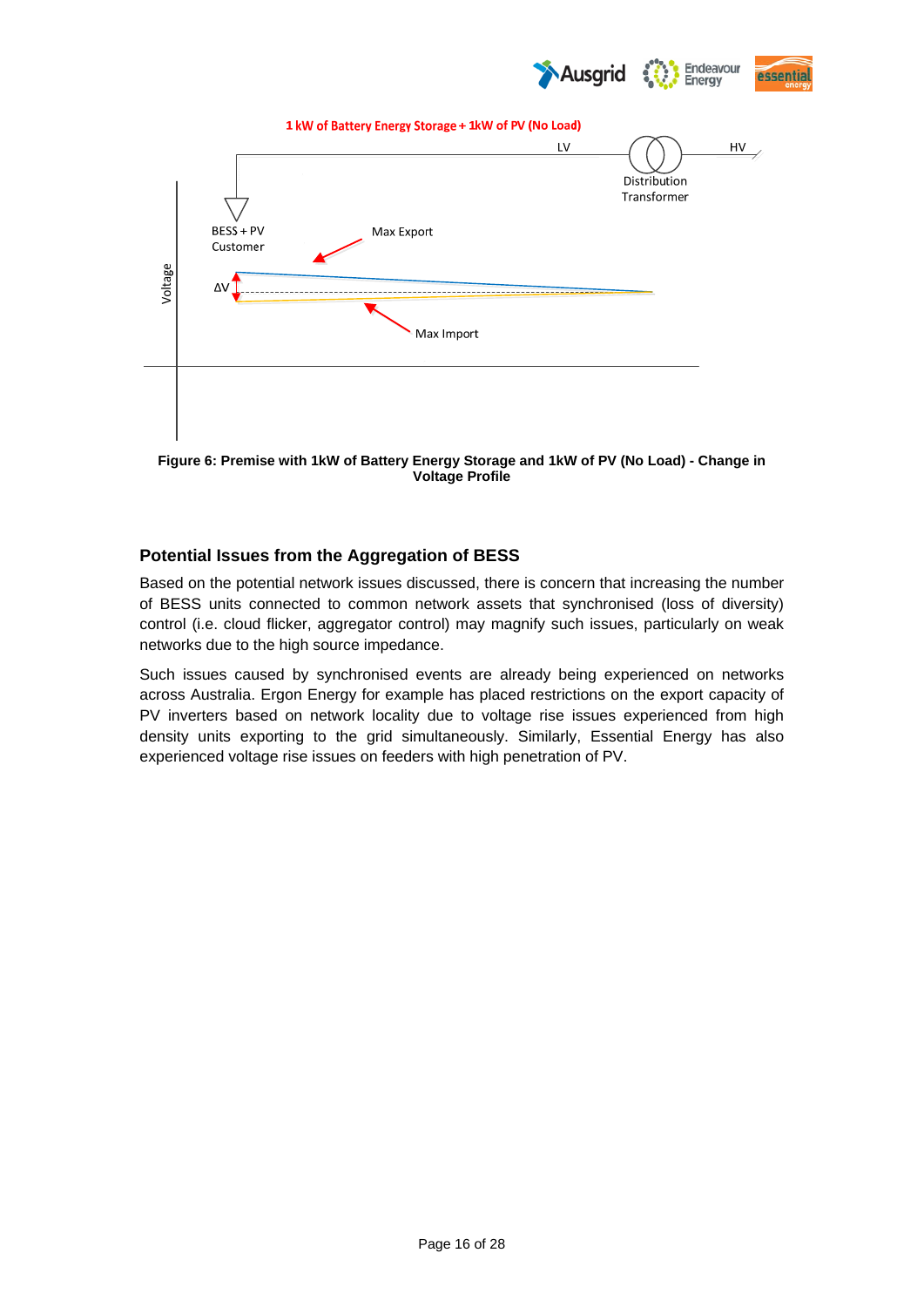

## **Attachment B: NSW DNSPs response to the AEMC's consultation questions**

## **Proposed scope of work**

## **1. Do stakeholders agree that the appropriate scope for the AEMC's work is the NEL and the NER as they relate to the integration of energy storage?**

Yes, however the NSW DNSPs note that the NEL and NER are technologically neutral and this should be maintained in any amendments (if required). We also note that jurisdictional regulations such as the NSW Service and Installation Rules and Industry Standards such as AS 4777 will also be relevant considerations.

#### **2. Are there elements of the current consumer protection framework that need to be reviewed in relation to the penetration of energy storage?**

We consider the existing framework accommodates storage although consumer groups may be in a better position to comment on this issue.

## **3. Are there jurisdictional and sub-jurisdictional instruments relevant to energy storage that the AEMC should also consider?**

Yes, Service and Installation Rules in NSW, Environment Protection Authority (regarding emissions or noise), Building Code (BCA) requirements and any Council requirements (regarding noise for example) may require consideration.

## **End users and aggregators using storage**

## **1. Connection processes are new and still being implemented. Do you anticipate any issues with the connection process associated with storage?**

We consider the connection process for micro embedded generators has a good level of maturity and it can be readily adapted to accommodate storage systems.

For example, Ausgrid has recently added extra categories to the connection forms for battery as a type of generation, and have already received and accepted applications for battery systems using the existing connection processes. It will be important to educate customers and electricians to ensure there is compliance with the connection processes and procedures. For instance, the addition of a battery to a solar system should be regarded as an upgrade to the micro generator at the site which requires connection paperwork be completed and submitted to Ausgrid. However, this issue of awareness and compliance would be present for both a new or amended connection process.

#### **2. Do connection processes represent a barrier to storage? If so, what specifically is the issue?**

No. These requirements and processes are necessary to ensure we meet our obligations to operate a safe and reliable network. We also note that our processes are subject to consultation, review and approval through the determination process and there has not been any negative feedback to note regarding our micro embedded generator connection processes to date.

See the main response 'technical requirements and network load control' section for additional detail.

## **3. Should DNSPs be required to have a connection offering that separately addresses the connection of micro storage capability?**

No, we consider the current processes accommodate storage. We consider the generator characteristic of the storage device should continue to be treated as a generator. Whilst the load characteristic be addressed through standard rules and processes – for instance the NSW Service and Installation Rules. For example, if the storage device has a large charging capacity then it may involve upgrades to metering, service mains or fuses or further electrical work and relevant Notice of Service Works (NOSW) and Certificate of Compliance Electrical Work (CCEW) paperwork processes should be followed.

**4. Do connection costs represent a significant barrier to storage? If so, what specifically is the issue?**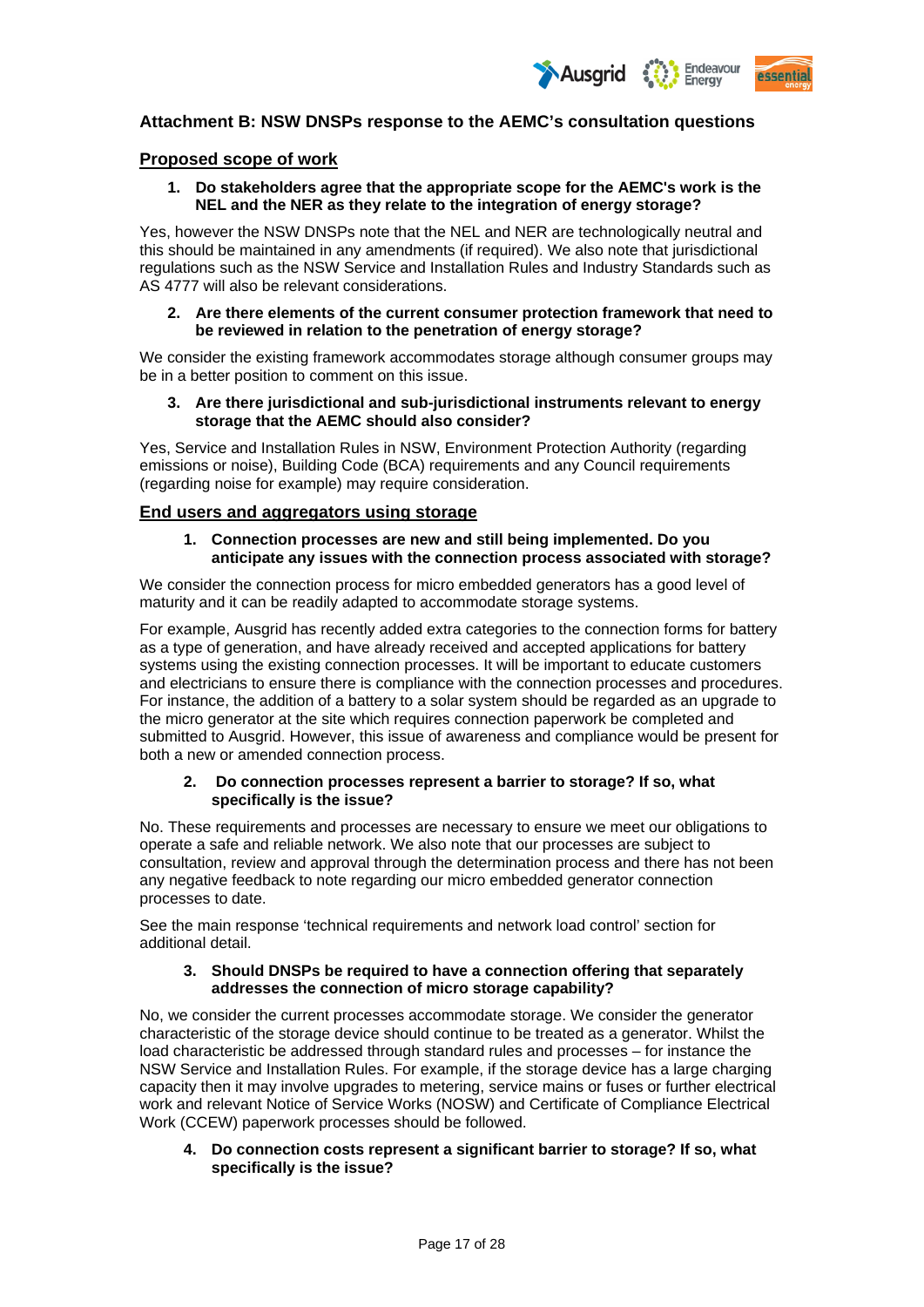

No, it is important the distinction between cost reflective price signals and cost barriers is understood. We consider the cost of the capital equipment borne by the customer is a legitimate cost. If the cost of the equipment is high for legitimate reasons (a relatively new technology for instance) then this is a legitimate cost. Equally, there are costs distributors incur in assessing voltage levels for larger micro embedded generator units. These costs are passed through to customer through connection charges which are regulated

## **5. Would a separate industry standard for the connection of small or micro storage assets to a distribution network be appropriate? If so, what should be included?**

We consider the existing suite of standards/guidelines should be sufficient with AS 4777 being the core reference document. This standard has already been recently amended to better accommodate energy storage whilst other reviews by relevant industry bodies (e.g. Clean Energy Council and Standards Australia) are already under way.

For instance, Standards Group EL-042 (Renewable Energy Power Systems) is drafting AS/NZS 5139 Electrical Installations – Safety of battery systems for use in inverter energy systems. Also, 4755.3.5 - Interaction of demand response enabling devices and electrical products—Operational instructions and connections for grid-connected Electrical Energy Storage (EES) Systems is in draft and potentially be referenced once finalised.

Individual jurisdictions may also impose additional requirements via Service Rules and/or legislation that can tailor standards for local conditions, and also by reference to Clean Energy Council or other industry body's guidelines.

**6. Do storage systems have characteristics, either individually or in aggregate, that mean regulation through the retail exemptions framework set out above is inappropriate for the relevant value stream? For example, there is no limit on the number or size of generating units a small generation aggregator can aggregate and so sell into the wholesale market. Does this present a concern?** 

Such issues may not arise until the market matures and we gain greater experience. However, we consider there is the potential for a large number of smaller systems aggregated in a certain location to create localised network issues. Aggregators will operate the batteries to their, and their customers, benefit without regard to network constraints which may create network issues. For example, if all storage systems discharged at a high pool price time or called upon to charge at the same time. If there was a high enough level of penetration in this instance it would lead to a high voltage cutout of solar generators further down the LV distributor. These potential issues may arise if the system operator has no knowledge of the loads controlled by other providers or if there is no ability to impose limitations or manage such issues.

## **7. Aggregating parties would be required to register with AEMO if they intend to participate in the NEM. Will this provide any kind of barrier?**

We consider it is necessary that AEMO or the aggregating parties notify their DNSP. This will provide networks with some visibility of their network and assist in contacting the aggregators for demand management projects. We do not consider this will create any cost barriers as there is no obvious difference between a storage system and any other generator.

## **8. Does standard AS 4777 represent a potential barrier to the deployment of storage by providers other than networks? What elements of the standard are problematic?**

See main response, 'technical requirements and network load control' section for a detailed response.

Overall, we consider AS 4777 is an enabler for storage rather than a barrier as well as being necessary for the safe and reliable operation of the device and network. Whilst the standard is primarily focused on safety issues it has recently been redrafted to amend or introduce the following features:

(i) Safety: including voltage and frequency cut-out limits and anti-islanding specifications;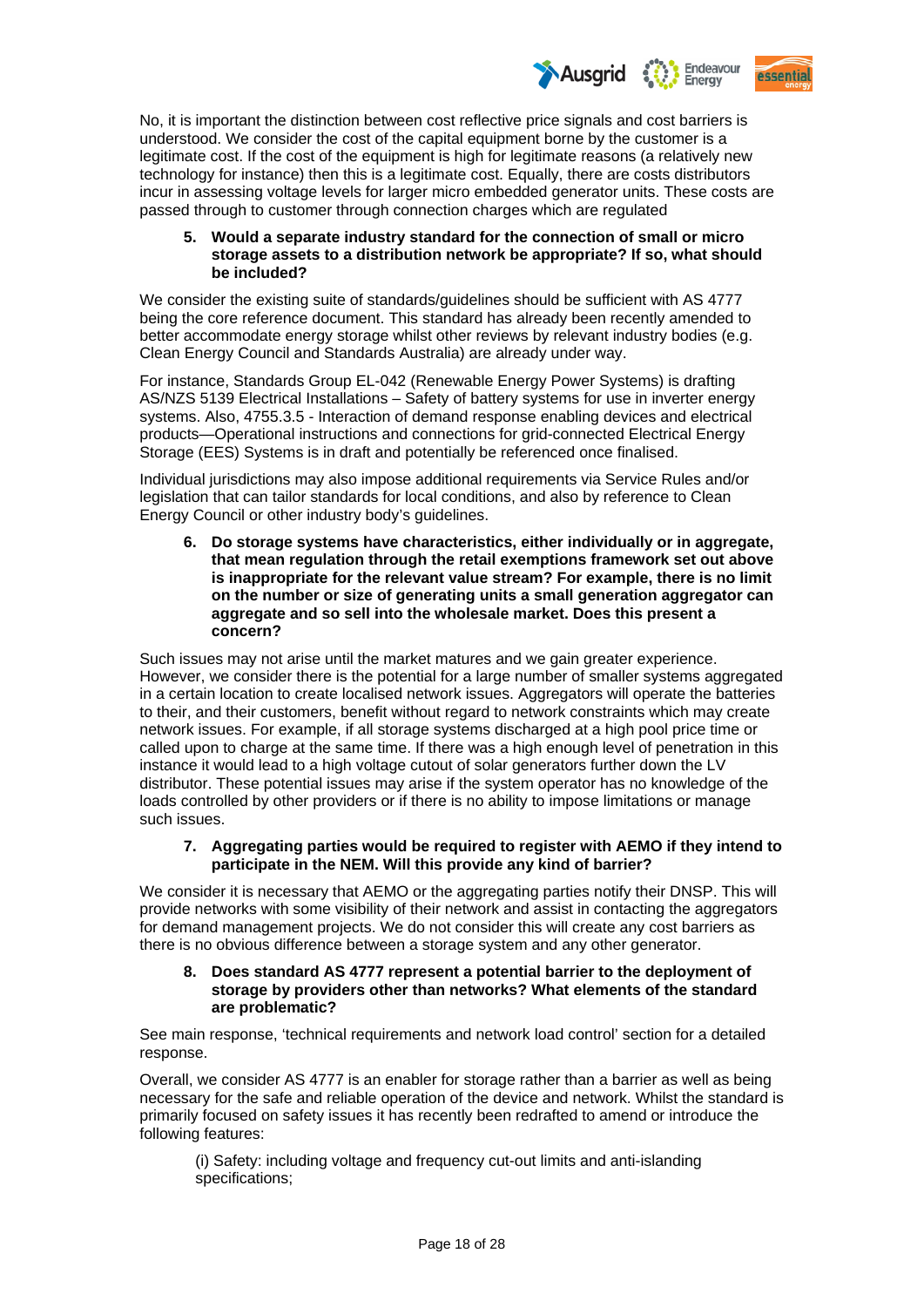

(ii) Demand management (ref AS4777.2:2015 Sect 6.2): The standard only requires DRM0 (Disconnect the device), the other modes are optional and theoretically available for any party to use provided the inverter is equipped with the capability.

(ii) Power quality support (ref AS4777.2:2015 Sect 6.3): No elements of the standard are seen to be problematic, the provision of power quality support modes are optional.

It is important to note that the majority of demand response and power quality support control functions are optional and flexibility is provided to utilise this functionality via an external device or integrated into the inverter. Also, the newly added standard control functionality can be utilised by various providers, not just the DNSP, and would require agreement with the customer or owner of the equipment.

The introduction of a standard functionality for Demand Response Modes or power quality support on inverter energy systems may enable providers (aggregators and retailers) to use this standard control functionality at a lower cost than developing more sophisticated control software and communication platforms that rely on multiple propriety control systems supplied by different battery manufacturers. Standardising control functions may provide additional value streams for a customer who installs a battery and may be able to "sell" back network support services directly to the network or through an aggregator or retailer.

In addition, introduction of a mainly optional minimum standard for control functionality does not exclude providers from developing and using other more sophisticated methods of controlling storage devices. As an example, various networks including NSW networks have been able to take advantage of the optional Demand Response Modes introduced through the AS4755.3.1 standard that have been incorporated into certain models of air conditioners. This has enabled programs to be offered to customers at a lower cost than would otherwise have been achieved using alternative methods of control. Other providers such as aggregators and retailers are not excluded from utilising this standard control functionality to provide services.

## **9. Should aggregators be able to offer FCAS? If no, why not?**

No Comment

## **10. What are the technical or data requirements that would need to be addressed?**

No Comment

## **Network businesses integrating storage**

**1. Do stakeholders agree that there may be tensions and ambiguities within the distribution service classification framework that would benefit from clarification?** 

See main response, 'Service classification' section for detailed response.

No, we consider the distribution service classification framework is appropriate. However, the differing views of the AER and AEMC on this matter are problematic and require clarification.

The proper application of the guidance provided in the rules will contribute to the achievement of the NEO. It is the service which should be classified rather than the underlying technology. A focus on the latter results in illogical and arbitrary outcomes that are inconsistent with the NER framework.

## **2. Do these issues relate in particular to the potential for development of competition in the provision of energy services from storage?**

No, the classification of a service should not inhibit competition in storage technology. Storage technology may provide both contestable and non-contestable services.

**3. How should network business-controlled storage on the network be regulated – as standard or alternative control, or other?**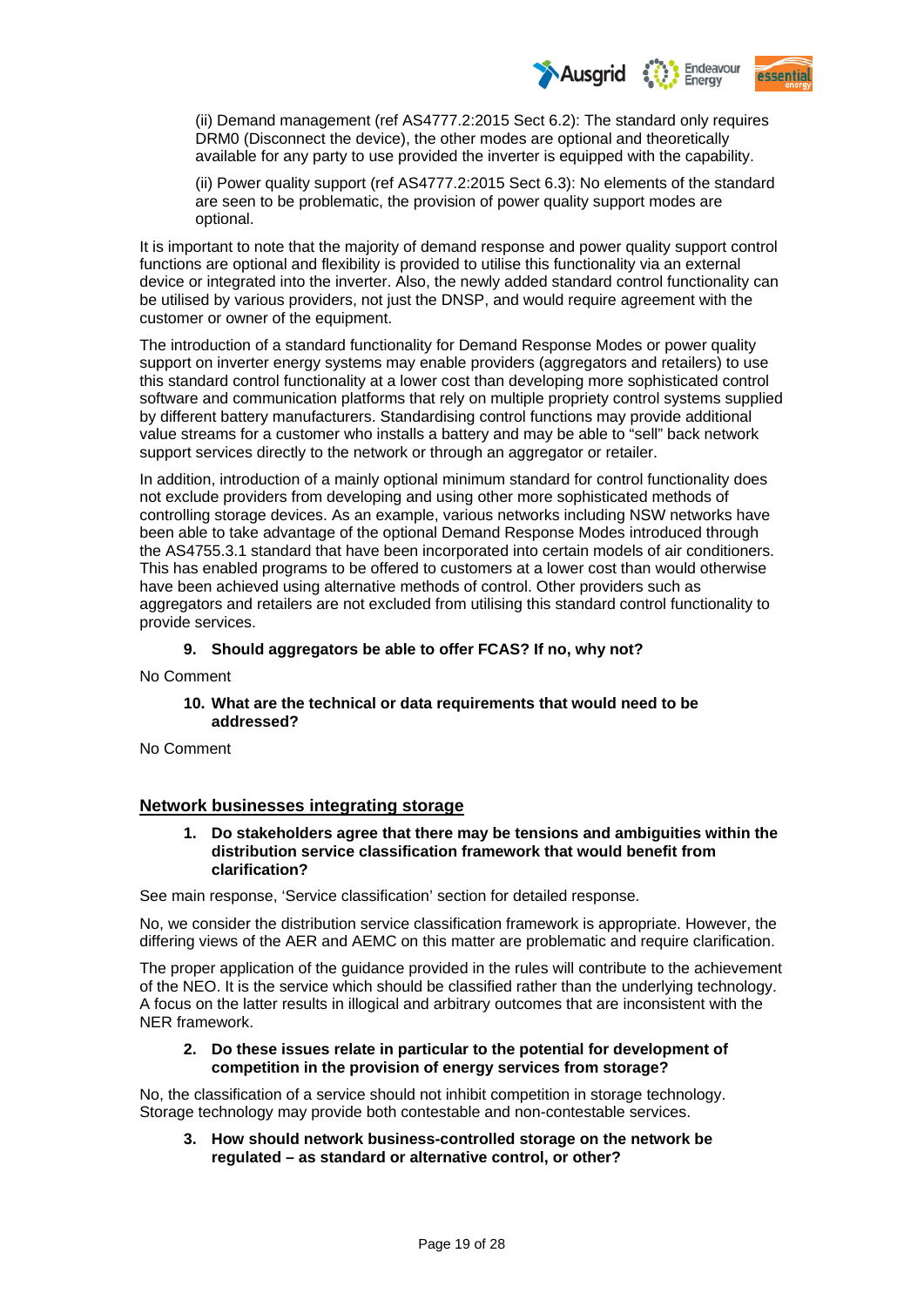

We consider this question is not technologically neutral and therefore misdirected. The AEMC have correctly identified the four categories of services battery storage may provide. It is these four services that should be classified. Energy storage is simply a solution that enables the provision of a service; the technology itself is not a service.

Some of the potential services energy storage can enable will be unregulated whilst others (such as network support) will be regulated functions. A network business should not be precluded from pursuing the least cost, efficient option and classifying a technology rather than the service may result in this to the detriment of customers.

## **4. Do stakeholders agree that the current rules applicable to networks are capable of integrating storage?**

Yes

## **5. Is the incentive framework for distribution and transmission businesses creating any barrier to the deployment of storage where it is cost effective to do so?**

We consider the incentive framework is sufficient however the inappropriate application of the incentive schemes will act as a barrier to deployment of storage.

For example, in recent decisions the AER has rejected expenditure on trials of alternative network solutions under the premise that it may result in a reliability benefit and be funded through the STPIS. It is unlikely small scale pilots or trials will have a discernible STPIS impact (if so it could be confined in any STPIS calculations). We consider the DMIA is designed to provide incentives for DNSPs to investigate and research demand management programs. Whilst the DMIS, when implemented, will offer incentives to support the implementation of DM solutions, of which storage may be one, to meet network needs.

We consider the relationship of the DMIA and DMIS with the STPIS should be clarified. There may be a barrier to deployment of storage if no funding is provided for these programs and it is instead postulated that a potential STPIS benefit will fund the program.

## **6. Given the relatively unproven nature of battery storage should it be treated differently to other assets?**

No we consider a technological neutral approach is required. Special treatment of a particular technology may introduce an investment bias which would not be efficient. The DMIA provides the appropriate funding path for the testing and trial of innovative non-network solutions such as battery storage.

## **7. Are any of the timelines associated with regulatory processes likely to be problematic? — For instance are the lead times in the planning process sufficiently long to capture the value of an incremental storage solution as substitute for traditional network investment?**

Consultation periods for non-network alternatives in RIT-D are still relatively untested and we would not recommend altering them until there is evidence that they are insufficient. Any long term incremental benefit derived from customer activity would be captured in our annual spatial demand forecast and would be no different to energy efficiency activities by customers for instance.

We do note that while the incremental introduction of small scale storage in a particular network area might be found to be the least cost solution, this is no different to similar nonnetwork alternatives such as small scale embedded generation, load control (air conditioner, hot water etc.) or energy efficiency. Extending lead times would only impose planning schedules on networks that might be inefficient.

## **8. Would current ring fencing guidelines address any concerns about a TNSP being able to impact the wholesale market or does storage raise unique issues? If changes are required, what are they?**

See main response, 'Ownership' section.

**9. What will be required in the ring fencing guidelines to maximise the benefit of network use of storage?**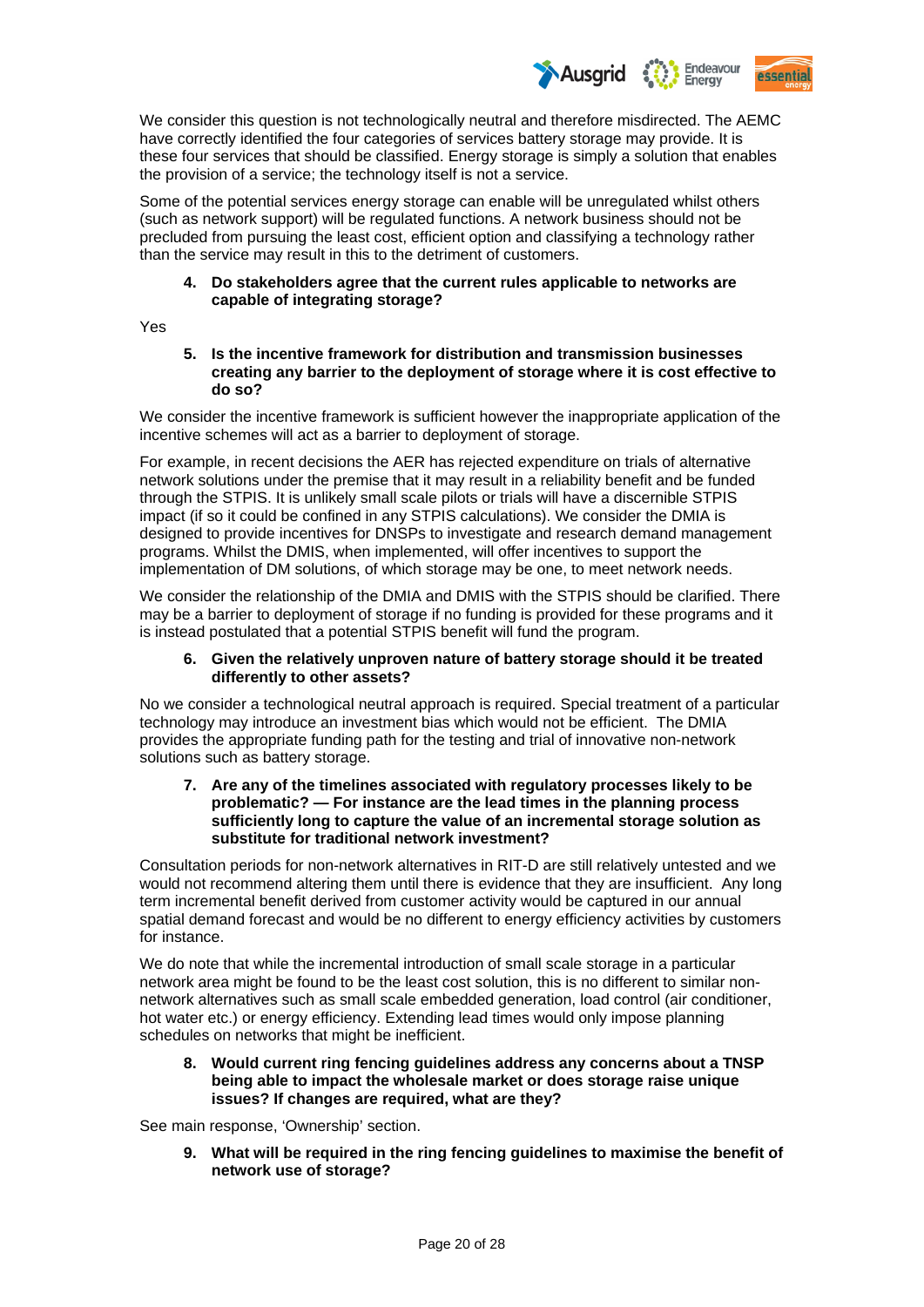

We do not agree with the underlying assumptions in this question. The question assumes ring-fencing will be required and that maximising the use of storage is the appropriate goal.

The NEO will be achieved by promoting the efficient and prudent operation of and investment in the electricity network. This objective is technologically neutral; it may be achieved by maximising energy storage or through a combination of network and non-network investment. It should not be assumed that maximising energy storage will by default be the most desirable option.

We consider the need for ring-fencing has not yet been established and a full, evidenced based review is required. See main response, 'Ownership' section for our detailed views on this issue.

#### **10. What will be required in the ring fencing guidelines to minimise a network business's ability to unduly impact a contestable market?**

As above, we do not consider it has been established that networks have the ability to unduly impact the energy storage market. Nor has it been established that if the potential for anticompetitive behaviour does exist, that ring-fencing is the proportionate response to the issue rather than the existing regulatory framework. See main response, 'Ownership' section for our detailed views on this issue.

## **11. The current cost allocation arrangements do not appear to raise any issues in relation to the use of storage assets. Do you agree?**

Yes and we consider these arrangements obviate the need for ring-fencing.

**12. The current shared asset arrangements do not appear to raise any issues in relation to the use of storage assets. Do you agree?** 

Yes and we consider these arrangements obviate the need for ring-fencing.

## **Ownership and control**

## **1. Are the connection requirements that are being imposed by different distribution businesses for consumer- or retailer-controlled storage being used as a barrier? If so, how?**

See main response, 'connections' and 'technical requirements and network load control' sections for detailed response.

No, we do not consider there is any evidence to suggest that connection requirements are being used as a barrier.

The connection requirements mainly refer to AS4777 which is concerned with safety and reliability. The distribution business generally does not impose any further restrictions than to independently developed standards.

Our connection agreements are governed by the NER, meaning they are subject to review, consultation and approval from the AER.

**2. Does the ongoing degree of control that is being required by distribution businesses for consumer- or retailer-controlled storage represent a genuine safety, security or reliability need, or is it more appropriately a network interest that should be negotiated or signalled through prices?** 

See main response, 'connections' and 'technical requirements and network load control' sections for detailed response.

As detailed in our main response we are not sure what the AEMC are referring to by "the ongoing degree of control". Any degree of control is primarily governed by regulating authorities external to a DNSP. Any additional forms of load control are negotiated and entered into with the agreement of the customer (for example hot-water load control for offpeak pricing).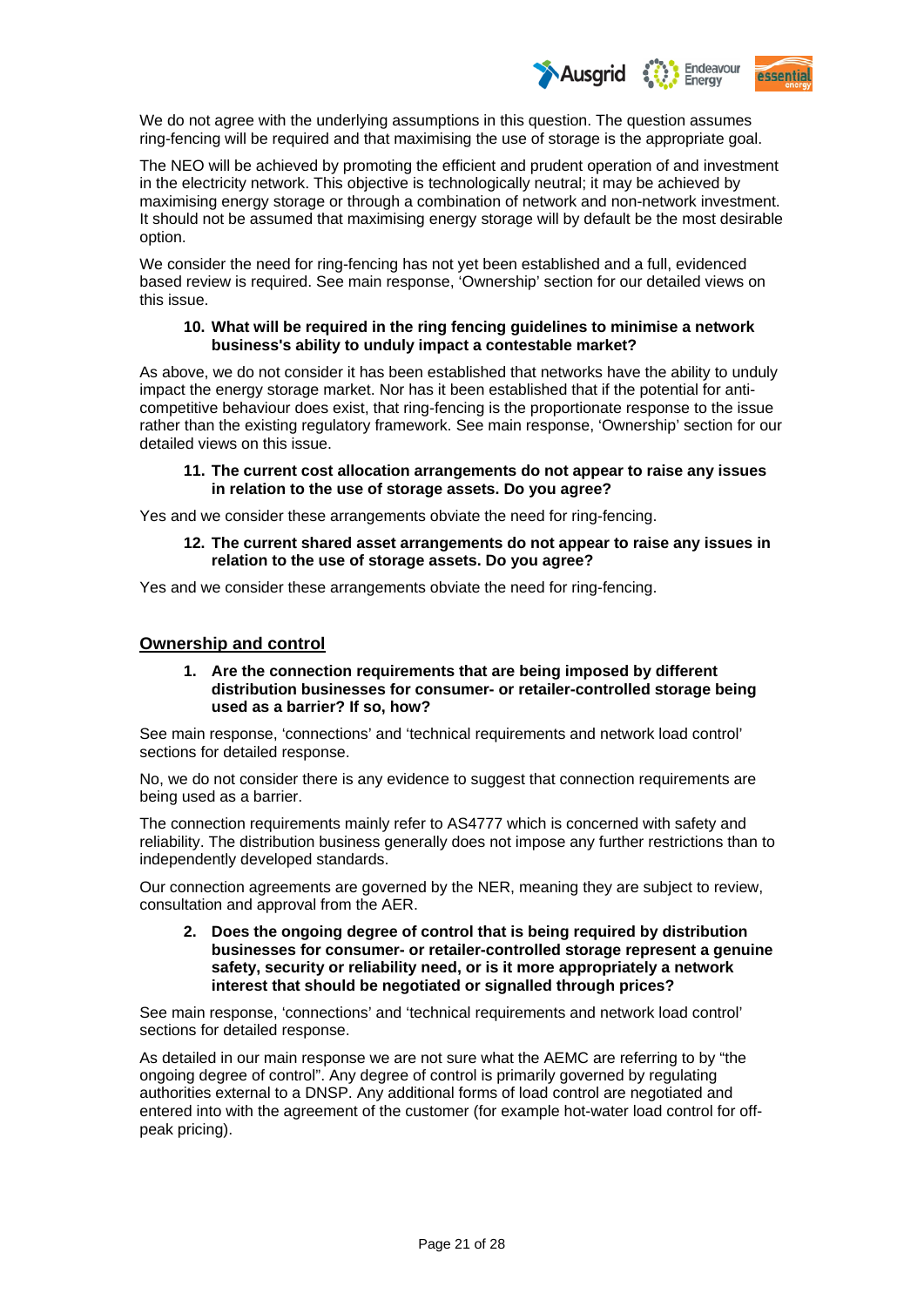Endeavour **Ausarid Assential** Eneray

The technical requirements are necessary for the safety and reliability of the network. Further, the demand response modes in AS 4777 simply standardise the control functionality. This standardised control can be utilised by networks, retailers or aggregators and is designed to facilitate customer choice and enable the customer to access (and benefit from) more cost reflective price signals.

## **Storage at the wholesale electricity level**

**1. Is more clarity required in the definition of a 'generating unit'? If so, what changes would be necessary? How would such changes be necessary to preserve the registration requirements and eligibility criteria currently in place for generators?** 

#### No Comment

**2. Are current registration requirements appropriate for storage that may be used both as generation and load? Should a person operating storage to both buy and sell electricity through the spot market be required to register as both a market customer and a generator?** 

No Comment

**3. Do you see any issues with the current connections framework? For storage as a generator? For storage as a load?** 

No Comment

**4. Do performance standards represent a barrier to storage connection? For storage as a generator? For storage as a load?** 

#### No Comment

**5. Is there anything unique about the use of storage devices that makes the existing arrangements regarding fees/charges for participation in the NEM not fit for purpose?** 

No

**6. What are the implications of current arrangements for ancillary service provision and cost recovery for storage?** 

## No Comment

**7. Are there other services that could potentially be provided by storage – such as a substitute for inertia through very fast response services – and does a lack of a market for these represent a potential barrier or opportunity?** 

## No Comment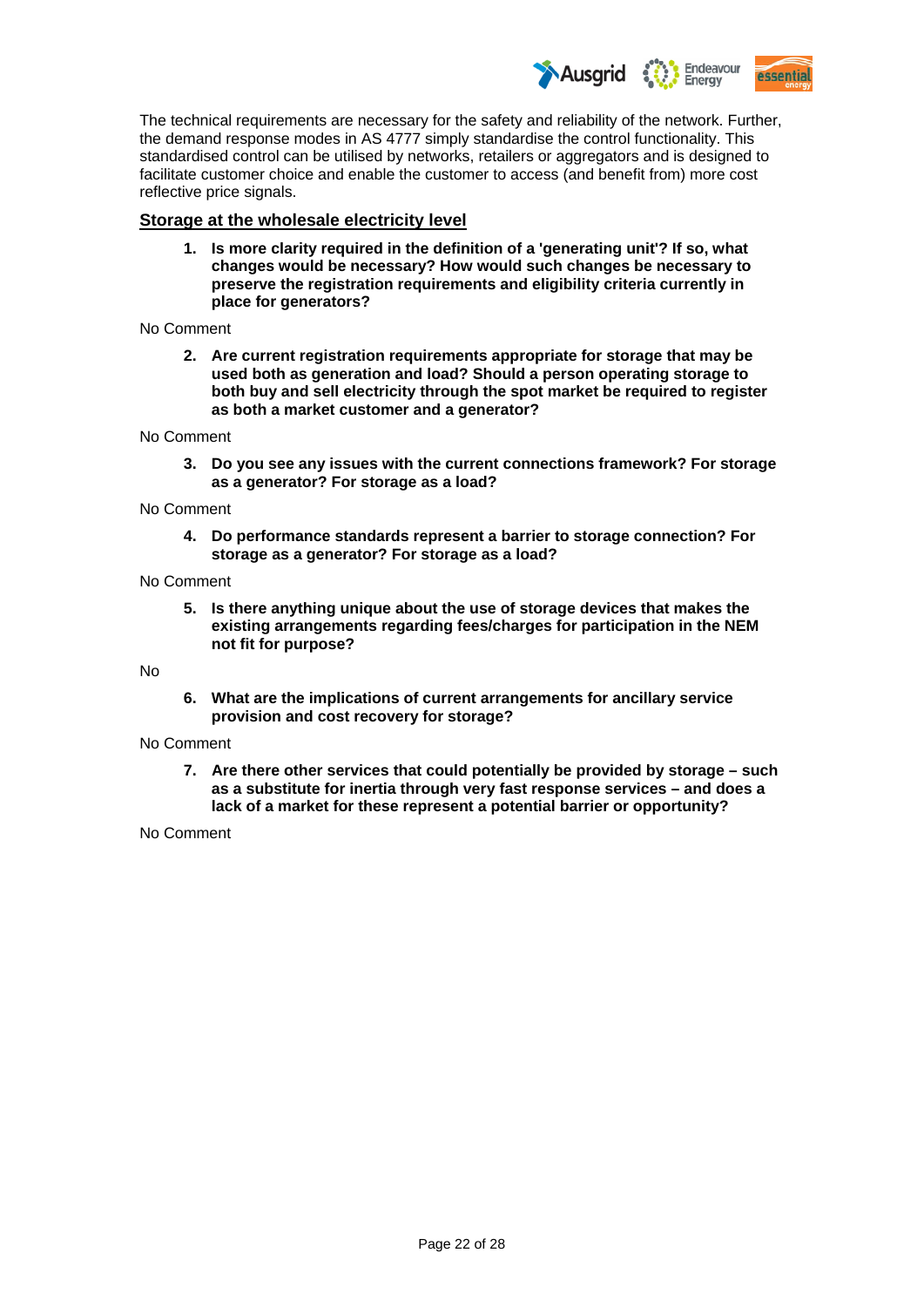

## **Attachment C: Summary of NSW DNSPs response to the AEMC's preliminary findings.**

#### **End users and aggregators using storage**

**The analysis has led the AEMC to make the following findings:** 

**1. The existing connection process under the NER for micro-embedded generation appears to accommodate a consumer seeking to install storage behind the meter.** 

We agree with this position

However, there may be value in DNSPs being required to have a basic connection offering that separately addresses the connection of storage capability.

We consider the existing arrangements (with minor amendments as required) will suffice and an additional basic connection offer service will not add value. A storage device is currently treated as both a load and a generator. There are existing rules, standards, guidelines and processes for both connecting load and connecting micro-generation and we consider both should be followed for a storage device

**2. The technical requirements that apply to storage behind a customer's meter should be investigated to assess their appropriateness and whether there is potential for standardisation.** 

#### **— Consider a review of the different requirements being applied to behind-the-meter storage by distributors in different regions.**

We would be supportive of a review but consider any requirements are likely to be the same as those which currently apply for micro embedded generation. Generally, we support standardisation as it will provide certainty to customers and the installers. It will also make it easier for networks to process and approve the applications.

However, if there is any material difference in how devices are treated between networks, the review should also consider the context of each network. It may be appropriate for networks to tailor certain standards to the circumstances of their respective network. For example, some networks have much higher penetration of micro embedded generation and have implemented different connection processes because of network safety and reliability concerns arising from high penetrations.

#### **— Consider whether the technical requirements, including AS 4777, give network businesses too much control over what is connected to their networks, both in terms of:**

## **(i) specification of the equipment and technical performance; and**

AS4777 is an Australian standard for inverters that simply seeks to ensure the products manufactured are safe and meet the requirements of what the product should do. This standard is necessary to allow networks to maintain a safe and reliable network.

More generally, it is not clear how this standard imposes an unreasonable degree of control on customers. The standardised control functions can be accessed by networks, retailers and aggregators under the recent amendments. This provides customers choice and certainty as to the functions they can negotiate for at a minimum.

We suggest that the AEMC consult with Standards Australia and raises any concerns with the Standards committee.

## **(ii) remote control.**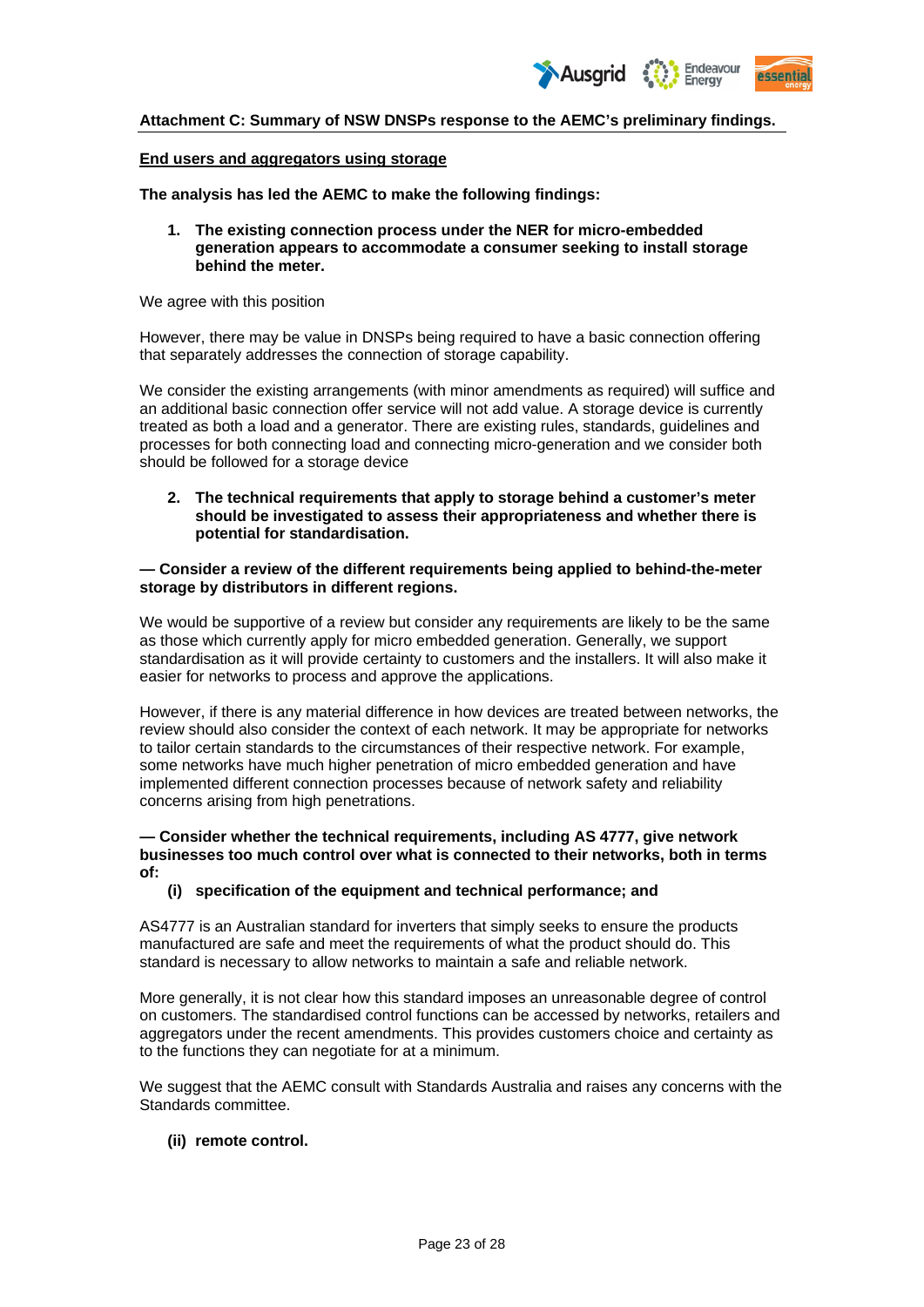

In our view, AS4777 and AS4755 provides networks the same opportunities as retailers and aggregators to provide control services to customers. As noted above, AS4777 only sets the manufacturing standard; networks (or any other party) are still required to negotiate voluntary contractual arrangements with customers.

**3. We recommend investigating, for the existing registration category of small generator aggregator, whether the ensuing rights and obligations are suited to storage behind the meter, for instance thresholds on what can be offered into competitive markets, and if so when scheduling requirements would apply.** 

**— Consideration should also be given to whether the operation of end-user storage – either individually or in aggregate – creates system operation or network operation concerns. This is discussed in Chapter 4.** 

Yes, the NSW DNSPs believe this should be considered and investigated further

**4. We are of the view that small generation aggregators should be able to offer FCAS into the wholesale market. We therefore recommend that further consideration be given to whether there are any technical limitations to them doing so, and whether any changes to market arrangements and procedures (e.g., data validation) would be necessary to facilitate their participation in FCAS markets.** 

## **Network businesses integrating storage**

**The analysis has led the AEMC to make the following preliminary findings:** 

**1. Service classification. There is scope for the AER to classify storage for use by network businesses under existing service classifications. It is the AEMC's preliminary view that the provision of storage behind the meter is a contestable service and should therefore be unclassified. Networks should not be able to install storage behind the meter unless they do so through a ring-fenced business. Where storage behind the meter would be useful for providing network support, these services must be contracted from a third party or ringfenced business. Storage used to provide services on the network would be subject to the AER's usual service classification.** 

We agree that there is current scope to classify the use of storage by network businesses under existing classifications. A similar example might be Ausgrid's portable truck-mounted Motor Generator (MG) sets, which are used for network support services (standard control service).

We consider that classification should be technology neutral as per the regulatory framework contained in the rules. It is premature and inappropriate to recommend that behind-the-meter storage is a contestable service that networks could only participate in through a ring-fenced business or contracted from a third party. This approach would be arbitrary and contrary to the best achievement of the NEO as it may preclude networks from pursuing least cost network options. Storage is simply a technological solution; it is the services it may provide that should be classified.

We consider network support services and quality reliability of supply services should be regulated activities irrespective of the location of an asset. Whilst market ancillary services or energy trading are contestable activities which should be unregulated.

**— Metering for small customers has been treated as an alternative control service but in future advanced metering will be non-regulated and subject to competition. Similarly, storage technologies should also be considered in this way as a contestable service.**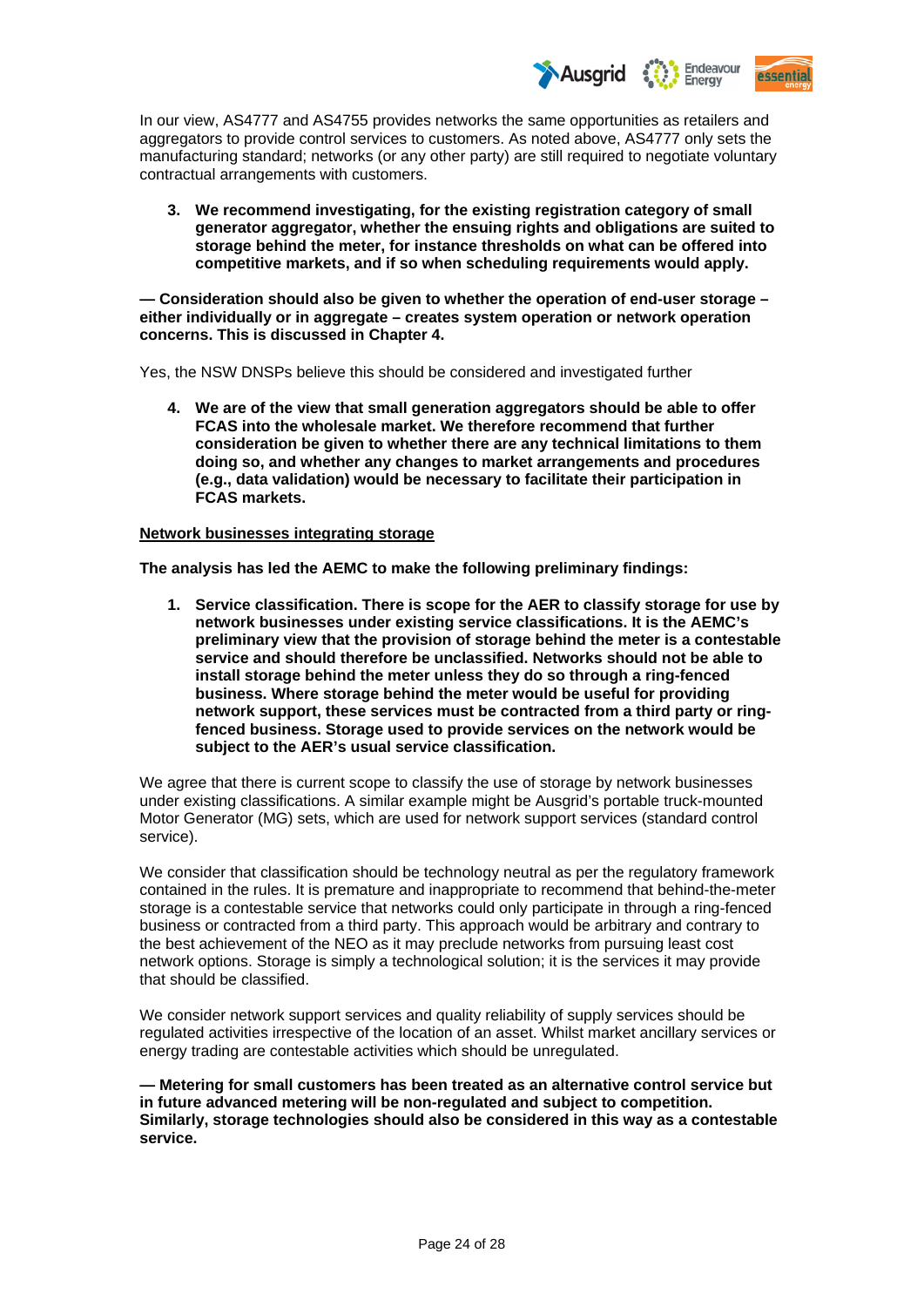

As above, this an arbitrary approach that is not technological neutral or consistent with the classification framework contained in the Rules. The potential for competition in the service should be considered, not the technology which provides the service. Storage technologies may be used to defer capital augmentation or improve reliability which are not contestable services. In the circumstance where owning storage assets and placing them behind-a-meter is assessed by the AER to be the most efficient solution to provide a regulated service then a network should not be precluded from doing so.

**2. Cost recovery. Once service classification is determined, the efficiency sharing incentives should lead network businesses to seek the most efficient trade-off between storage and traditional network assets, and between owning storage assets and procuring their services under contract. We do not recommend any blanket prohibitions on networks owning storage or requirements that they only competitively tender for storage services on their networks. It is unlikely that networks purchasing storage for their network will prevent the development of a competitive market for storage devices - given the amount of activity by retailers and direct sellers.** 

We agree with this position, the existing framework will drive the best solution for the network and customers.

**— We do not think extra powers are needed for AER to exclude non-proven technologies from the RAB.** 

#### Agreed

**3. Ring fencing. It will be very important that strict ring-fencing provisions are in place for network businesses looking to set up separate entities to install storage behind the meter. These provisions must prevent any ability of the network to favour affiliated businesses or provide advantage to the affiliate in areas like connection processes. Strong enforcement and compliance obligations will also be required to give the market confidence that a level playing field is being maintained. This is also applicable to transmission businesses looking to enter contestable markets.** 

**— Cross-ownership considerations may also need to be applied if the policy principles that underlie vertical separation of monopoly from competitive electricity activities are threatened – see next chapter.** 

The NSW DNSPs consider that ring fencing may have a role to play in ensuring a level playing field is maintained and that DNSPs do not cross subsidise or use their influence as a monopoly in the market to unfairly disadvantage competitors. However, the potential for this to occur does not in itself automatically justify the imposition of prescriptive ring fencing requirements. Rather, the requirements should be proportionate to the issue having regard to whether any existing mechanisms address the behaviour the AEMC is concerned might occur. It is inappropriate to advocate for prescriptive regulation without proper analysis of whether existing mechanisms address or in part address the issue of a DNSP improperly using its market power in competitive markets to the detriment of other participants. This is because the imposition of regulation is by its very nature intrusive and costly. To impose prescriptive regulation where there is no demonstrated need for such a level of prescription will result in outcomes contrary to the NEO, as it may result in duplicative obligations, distort efficient investment and is likely to stifle innovation.

We consider that ring fencing should not preclude DNSPs from being able to deploy battery storage behind-the-meter, where it is for the purpose of providing a network service (otherwise it should be ring-fenced), as it is unlikely that this will interfere with the competitive market. As discussed above, the location of a solution should not determine the service classification or the ring-fencing provisions to apply.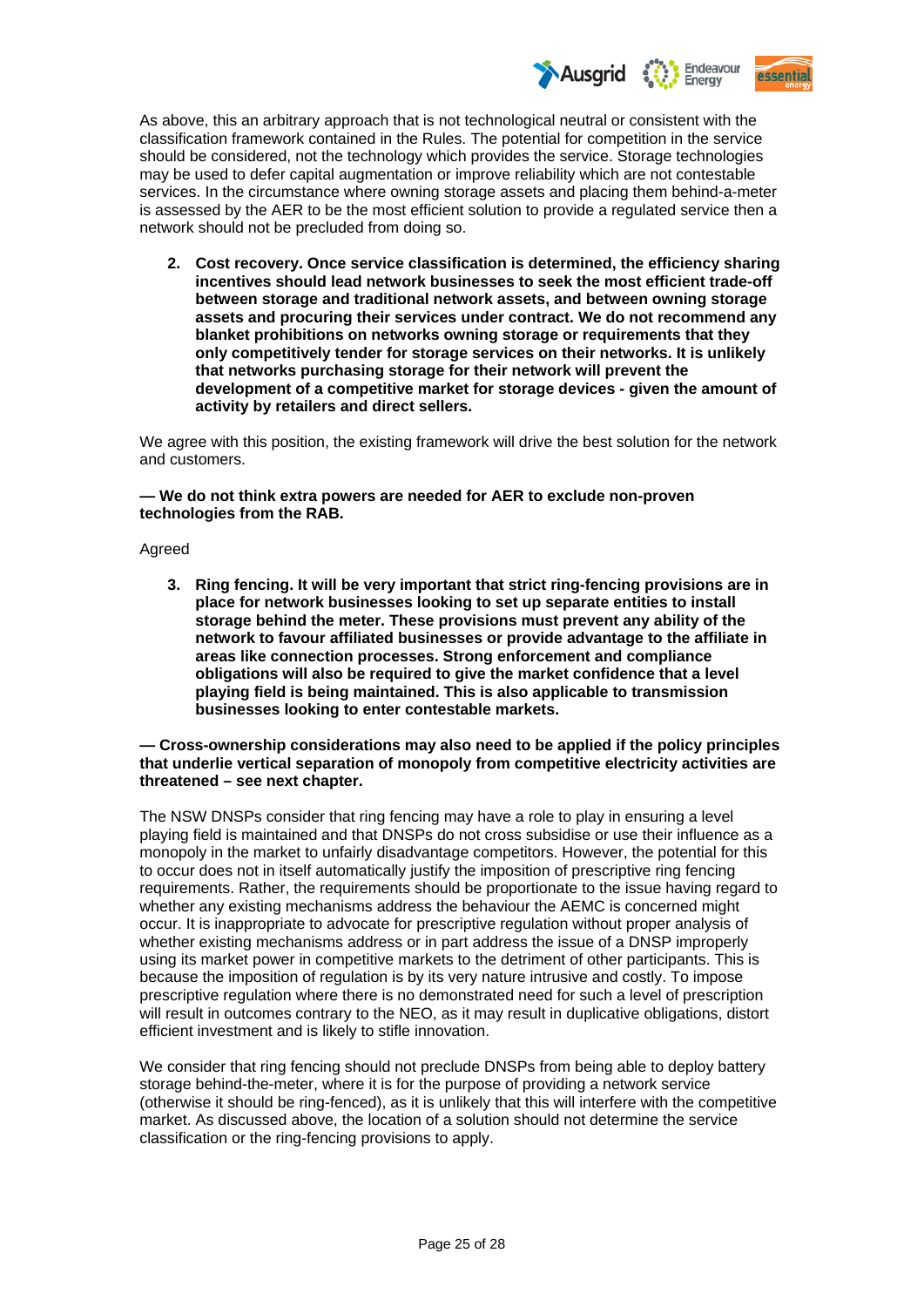

An evidence based approach is required to determine whether storage technology is dependent on monopoly assets and whether anti-competitive behaviour by networks inappropriately leveraging their monopoly assets could impact storage solutions. The costs involved in establishing ring-fencing arrangements, including the potential loss of integration benefits and efficiencies should also be assessed to ensure a proportional response is adopted.

In our view, there is no evidence to suggest networks have, under current arrangements, exerted improper control over storage solutions to the detriment of the market. Rather, we consider local experiences and international examples demonstrate that electricity distributors play a key role in developing alternative technologies and are often incentivised to do so by regulatory authorities.

**4. Annual planning process. The existing network planning requirements and investment tests should lead network businesses to consider storage as an alternative to traditional network solutions. The option value element of the investment test should also lead them to value the potentially incremental nature of a storage solution (as opposed to a "lumpy" network investment.) However, the lead times in the planning process should be reviewed to test whether they are sufficiently long to capture an incremental solution, especially one that needs to be implemented incrementally as loading of a network element increases in order to indefinitely defer an augmentation.** 

Consultation periods for non-network alternatives in RIT-D are still relatively untested and we would not recommend altering them until there is evidence that they are insufficient.

We note that our processes can consider incremental demand reduction solutions. Any long term incremental benefit derived from customer activity would be captured in our annual spatial demand forecast and would be no different to energy efficiency activities by customers for instance. However these solutions (as with any others) must be firm and be able to be called upon to support the network when required.

## **Ownership and control**

**The analysis has led the AEMC to make the following preliminary findings:** 

**1. Storage has the potential to generate a number of value streams, but control of the device will be required for this to occur. The NEM's current framework is built on the idea that market-based outcomes tend to be the most efficient. Control of storage devices should therefore, in all but a narrow band of circumstances related to system security and safety, be based on marketbased price signals.** 

Ideally, a market-led approach and efficient distribution pricing would result in the efficient development and utilisation of battery storage. However, in this circumstance we consider there are barriers which exist that may prevent the efficient operation of market-based price signals. The benefit of certain network controls is that they may remove these barriers. For example, AS4777 s6.2 & s6.3 and AS4755 try to address this barrier by introducing a standard minimum control functionality that providers (retailers, networks and aggregators) may be able to use to control the device in standardised ways. Access to this minimum control functionality is not limited to networks only. Furthermore, it does not exclude other control solutions that the market may provide which may be more sophisticated.

## **2. AEMO should investigate the potential system operation effects of a prevalence of distributed energy devices; in particular in a scenario with a lower amount of synchronous generation, identify issues and their extent.**

Agreed. Any review should cover the distribution network.

## **Competitive neutrality**

**The analysis has led the AEMC to make the following preliminary findings:**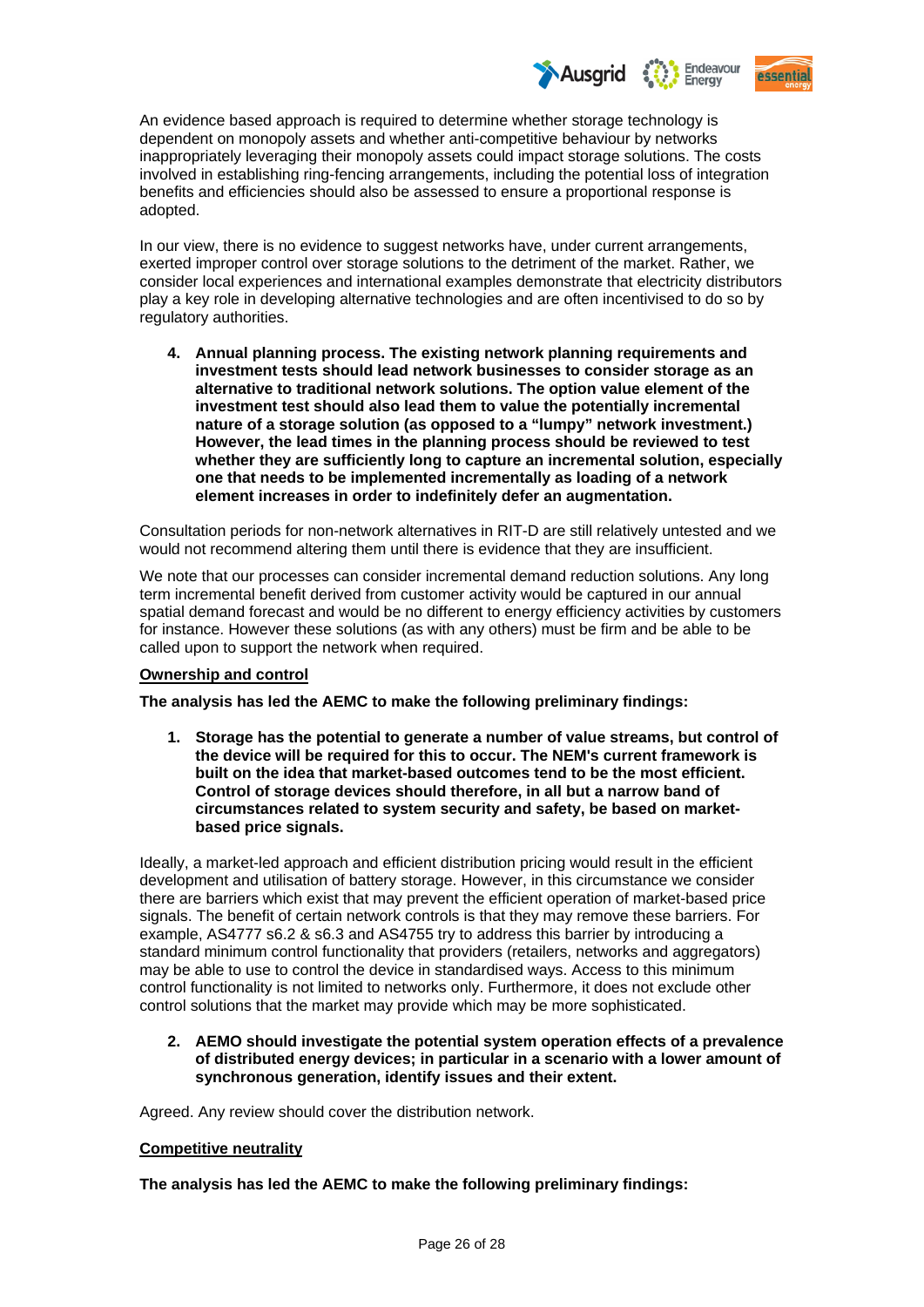

**1. Storage is a contestable service and participation of network businesses in this market must be done on a level playing field with other market participants. The market-led installation of storage is most likely to lead to efficient outcomes. The Commission would not recommend any policy decisions to actively encourage the deployment of storage by networks in contravention of a framework that assumes that competitive energy activities should be marketled.** 

As previously noted, storage is a solution rather than a service. Storage may be used to provide both regulated and non-regulated services. Ring-fencing provisions may be appropriate where a network provides non-regulated services using a storage device. A technologically neutral approach and principle based approach is required to developing any ring-fencing guideline.

We also agree that in general, market led outcomes should be encouraged. However, in certain circumstances there are limitations preventing the market from providing an efficient price signal. Further, there is evidence which suggests that a network controlled integration of storage can enhance the value realised by customers. Contrary to the AEMC's preliminary view, other international regulatory bodies have sought to encourage and incentivise network participation in the deployment of innovative technologies such as storage.

To impose onerous regulatory requirements where there is no evidence to demonstrate the potential for a market failure to warrant additional regulation, and without undertaking a review to determine whether existing mechanisms already address the AEMC's concerns will result in outcomes contrary to the NEO as it will impose unnecessary costs, stifle innovation and inhibit competition to the detriment of consumers.

- **2. It will be important to monitor the impact of ring-fencing requirements to ensure the vertical disaggregation of the electricity supply chain between regulated monopoly and competitive activities is maintained. In relation to energy storage, we take this to mean:**
- **(a) Network businesses should use energy storage where it substitutes for traditional network (not behind the meter), where it is efficient to do, so long as it does not significantly displace competitive energy services. It is appropriate for the storage to be financed from regulated expenditure to the extent that it is providing network services.**

Agreed, however we require further information about what "displace competitive energy services" effectively means. A behind-the-meter storage solution which provides a regulated service is still subject to negotiation and agreement from the customer. It is not clear how a voluntary arrangement could displace a competitively provided service in this instance or how this would be inappropriate if it was replacing a previously negotiated service the customer has chosen to exit.

**(b) If a network business installs storage on its network to provide network services, then its use for energy trading (or other competitive energy services) should be strongly separated from the regulated network business. The auctioning of energy trading rights from network-connected storage that has been proposed by Oncor, or the transfer of those benefits to a retailer in the ElectraNet trial, are attractive models.** 

Storage may be of potential value for regulated network services on both the customer and grid side of the meter. If it connected on the customer's side of the meter there are potential additional benefits (depending on operation) that may accrue to the customer through reduced electricity bills. If located on the network side of the meter these reduced electricity bill customer benefits would not be realised. Network ownership of storage allows more certainty around control, functionality and specifications in order to address the network regulated service possibly more reliably than price signals or customer rebates.